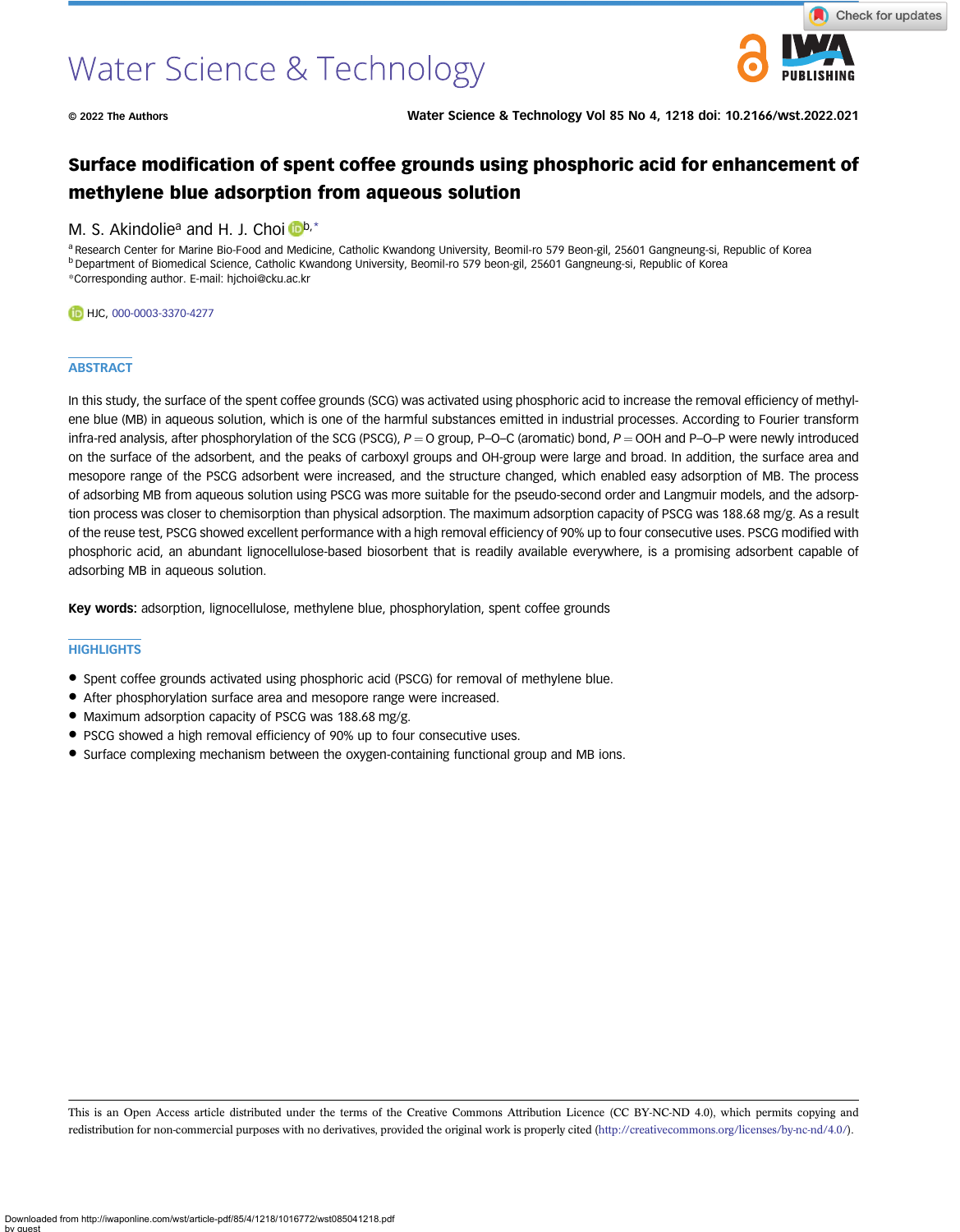



# INTRODUCTION

With the development of various industries, the dye market has also grown tremendously, which is directly related to water pollution. Dyes account for the largest proportion of water pollutants. Among the various dyes, one notable organic dye is methylene blue (MB), which is widely applied in textiles, chemical indicators, dyeing, printing, pesticides, paper coatings, cos-metics, and pharmaceuticals [\(Choi & Yu 2019\)](#page-15-0). MB is a heterocyclic aromatic compound and exists in the form of three water molecules bonded to one MB molecule in aqueous solution (Han [et al.](#page-15-0) 2020). In addition, MB contains an aromatic ring; it is toxic and carcinogenic [\(Lee & Choi 2021\)](#page-15-0). Therefore the removal of MB from an aqueous environment is necessary to maintain water quality and a green environment.

Lignocellulose-based activated carbon is also being studied to adsorb harmful substances by reforming activated carbon with clay (Khnifira [et al.](#page-15-0) 2022), metal ([Arora](#page-15-0) et al. 2019; Soni et al. [2020a;](#page-16-0) [Karami](#page-15-0) et al. 2022), and metal oxide [\(Patil &](#page-16-0) [Shrivastava 2016](#page-16-0); Soni et al. [2020b;](#page-16-0) [Kumar & Kumar 2022\)](#page-15-0). However, most are produced through two main processes: carbonization or pyrolysis and activation (physical or chemical). Physical pretreatment includes mechanical destruction, boiling, heating, autoclaving, freeze drying, or vacuuming (Basu [et al.](#page-15-0) 2018). However, the adsorbent through physical pretreatment has disadvantages in that the treatment efficiency of harmful substances in aqueous solution is low and selective adsorption is difficult (Han *[et al.](#page-15-0)* 2020). Therefore, recently, many researchers have activated the surface of the adsorbent by attaching a functional group that is beneficial to the adsorption of harmful substances using chemicals such as acids and bases. As a result, it has been possible to selectively adsorb harmful substances, and the adsorption efficiencies have been reported to increase ([Kouzbour](#page-15-0) et al. 2019; [Lee & Choi 2021](#page-15-0); [Misran](#page-16-0) et al. 2022). Choi et al. [\(2021\)](#page-15-0) reported that the carboxyl group (–COOH) of the orange peel adsorbent modified with sulfonic acid was increased, thereby improving the Cu(II) adsorption efficiency. Also, Chen et al.  $(2021)$  reported that introducing a carboxylic acid functional group  $(-COOH)$  on the surface of the spent coffee grounds (SCG) provides a higher binding capacity to adsorb heavy metal ions. This is because acidic functional groups on the surface of the adsorbent such as phenol, carboxyl, hydroxyl and carbonyl functional groups of the SCG adsorbent modified with sulfonic acid were removed by binding with heavy metal ions ([Leng](#page-15-0) et al. 2019; [Elgarahy](#page-15-0) et al. 2021).

One of the promising lignocellulose-based activated carbon precursors is coffee grounds. Coffee is loved by many people around the world, the second most consumed beverage in the world after water; it is sold with an average of billions of cups per day, and it is known that 6 million tons of soluble coffee are produced annually (Choi [et al.](#page-15-0) 2021). Due to this, a large amount of SCG is produced, and it is expected that the amount of SCG produced every year will steadily increase with the growth of the coffee industry. SCG is a lignocellulosic material composed of lignin  $(27.5\%)$ , cellulose  $(45.6\%)$ , and hemi-cellulose (21.3%) (Choi et al. [2021;](#page-15-0) Shi et al. [2021](#page-16-0)). Adsorption of hazardous substances using SCG has a very useful value in terms of recycling waste. So far, many studies (Choi et al. [2021;](#page-15-0) [Elgarahy](#page-15-0) et al. [2021](#page-16-0); Qiao et al. 2021) have been published on the adsorption of various heavy metals using SCG, but there have been very few papers on the phosphorylation of SCG to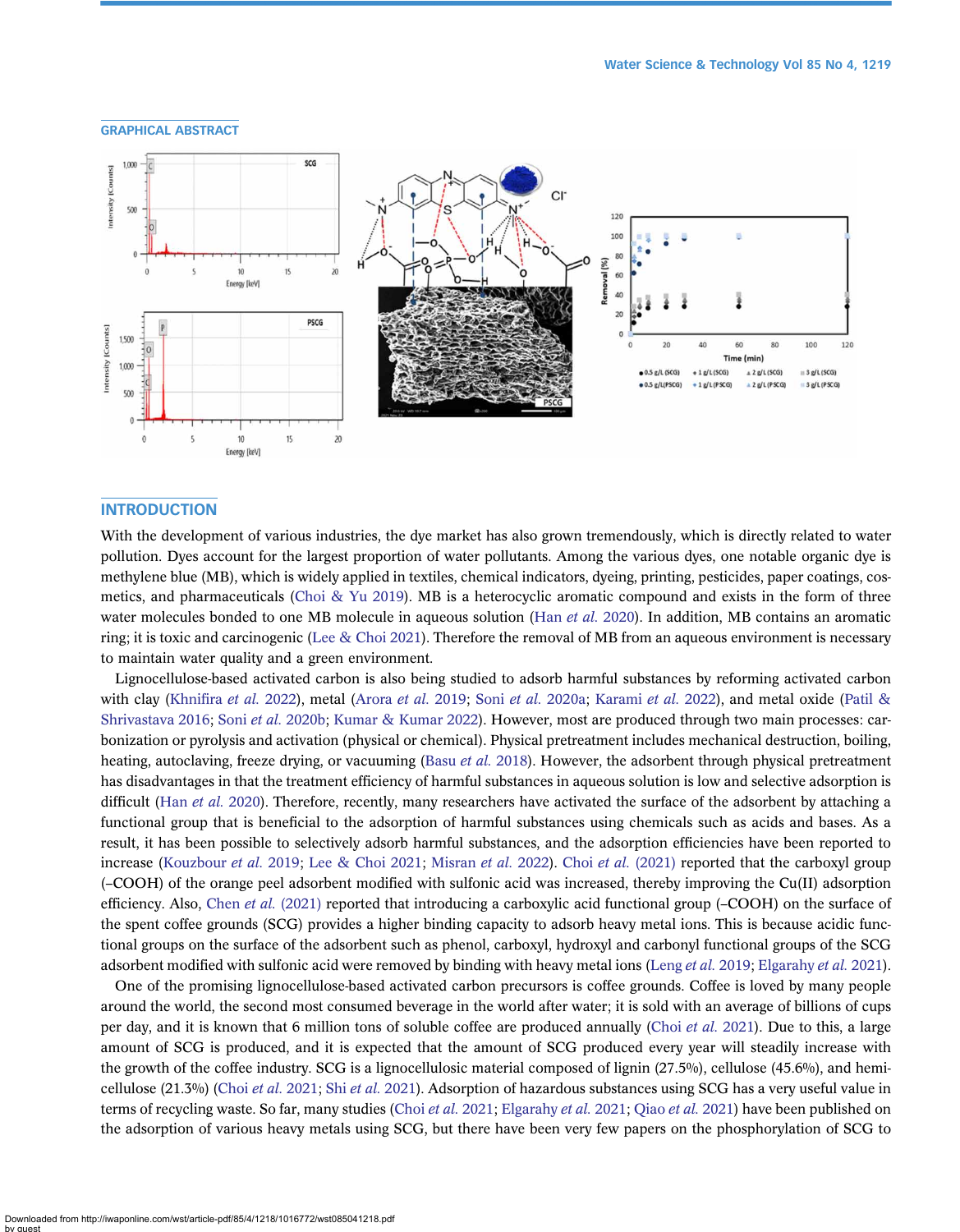remove MB from aqueous solution and analyze the removal efficiency. Phosphoric acid in aqueous solution, on the one hand, promotes the bond cleavage reaction and, on the other hand, promotes crosslinking through cyclization and condensation to form a bond layer such as phosphate and polyphosphate ester, which can protect the internal pore structure ([Leng](#page-15-0) et al. 2019; [Guediri](#page-15-0) et al. 2020; [Elgarahy](#page-15-0) et al. 2021). These reactions can act as excellent MB adsorbents in aqueous solutions. According to previous studies (Xu et al. [2014;](#page-16-0) Basu et al. [2018;](#page-15-0) Han [et al.](#page-15-0) 2020; [Zeng](#page-16-0) et al. 2021), phosphoric acid-activated adsorbents can be recycled and have various advantages such as low toxicity. Therefore, in this study, to increase the removal efficiency of MB in aqueous solution, SCG was modified and activated using phosphoric acid. For the optimization of MB removal efficiency, various parameters (initial pH, contact time, initial concentration of MB, capacity of adsorbent) were evaluated. The experimental data were analyzed by adsorption isotherms, and the properties and adsorption kinetics of the adsorbent were used to explain the adsorption mechanism.

# MATERIALS AND METHODS

# Materials

# Phosphorylation of spent coffee ground

SCG was collected at a coffee shop in Gangneung, and ground with a particle size of less than 40–60 mesh (0.25–0.4 mm) were recovered and washed several times with distilled water to remove contaminants. The washed SCG was dried at  $75 + 2$  °C for 24 hours to evaporate moisture. The pretreated SCG was stored in a desiccator for activation with phosphoric acid.

The method for activating SCG into porous carbon using phosphoric acid  $(H_3PO_4)$  is as follows. First, 200 mL of phosphoric acid (85%) and 75 g of phosphorus pentoxide were mixed and completely dissolved while heating and stirring and then cooled at room temperature. A 100 g sample of dried SCG (40–60 mesh) was added to the prepared phosphoric acid solution (300 mL), and a phosphorylation reaction was induced while stirring at 150 rpm for 5 hours using a cylindrical reactor (3 L). The mixed sample was left at room temperature for 4 hours to allow the reaction to occur completely, then the pH was adjusted to neutral by adding 1 N sodium hydroxide, washed thoroughly with distilled water, and dried for 24 hours in a dryer. Phosphorylated SCG (PSCG) was stored in a desiccator for use in experiments.

#### Adsorbate

Methylene blue (MB;  $C_{16}H_{18}C\text{IN}_3S\cdot 3H_2O$ , molar mass: 319.85 g/mol, Sigma-Aldrich, USA) is a basic dye. The hydrate is blue and exists in the form of three water molecules bonded to each MB molecule. MB was used in powder form. After preparing the 1,000 mg/L concentration, it was then diluted with distilled water to prepare a solution of the required concentration.

#### Experiment and analytical method

#### Characterization of SCG and PSCG

The surface images were taken of PSCG and SCG using scanning electron microscopy (SEM, JSM-IT500, JEOL Ltd Japan) and the chemical composition of the adsorbent were analyzed using energy-dispersive X-ray spectroscopy (EDS, JSM-IT500, JEOL Ltd Japan). Fourier transform infrared (FT-IR) spectroscopy (Perkin Elmer, FT-IR 1760X, USA) was applied in a scan range of 400–4,000  $\rm cm^{-1}$  to investigate the presence of functional groups of SCG and PSCG. Brunauer–Emmett–Teller (BET) surface area was examined using a BET Surface Analyzer (Quantachrome Instruments version 11.03) via adsorption/desorption isotherms of  $N_2$  performed at 77 K. After the adsorption process, the morphology, functional groups and BET surface area of the dried PSCG were also examined to compare before and after adsorption. pHpzc was analyzed according to the method reported in a previously published study (Choi *[et al.](#page-15-0)* 2021). The amount of adsorbent was measured using an electronic balance (XP26, Mettler Toledo, Swiss), and the pH was measured using a pH meter (SevenGO pro, Mettler Toledo).

#### Parametric study

During the adsorption experiment, all solutions were diluted with distilled water according to a predetermined concentration. All experiments were performed as batch tests. In previous studies of MB removal using PSCG, the optimal pH was 7, which is neutral, and the temperature was room temperature [\(Choi & Yu 2019;](#page-15-0) Choi et al. [2021](#page-15-0)). Therefore, experiments according to temperature and pH were excluded. To investigate the effect of the amount of PSCG on the adsorption efficiency of MB, the experiment was conducted with adsorbent amounts between 0.5–3 g/L), the concentration of MB of 20 mg/L, pH 7, and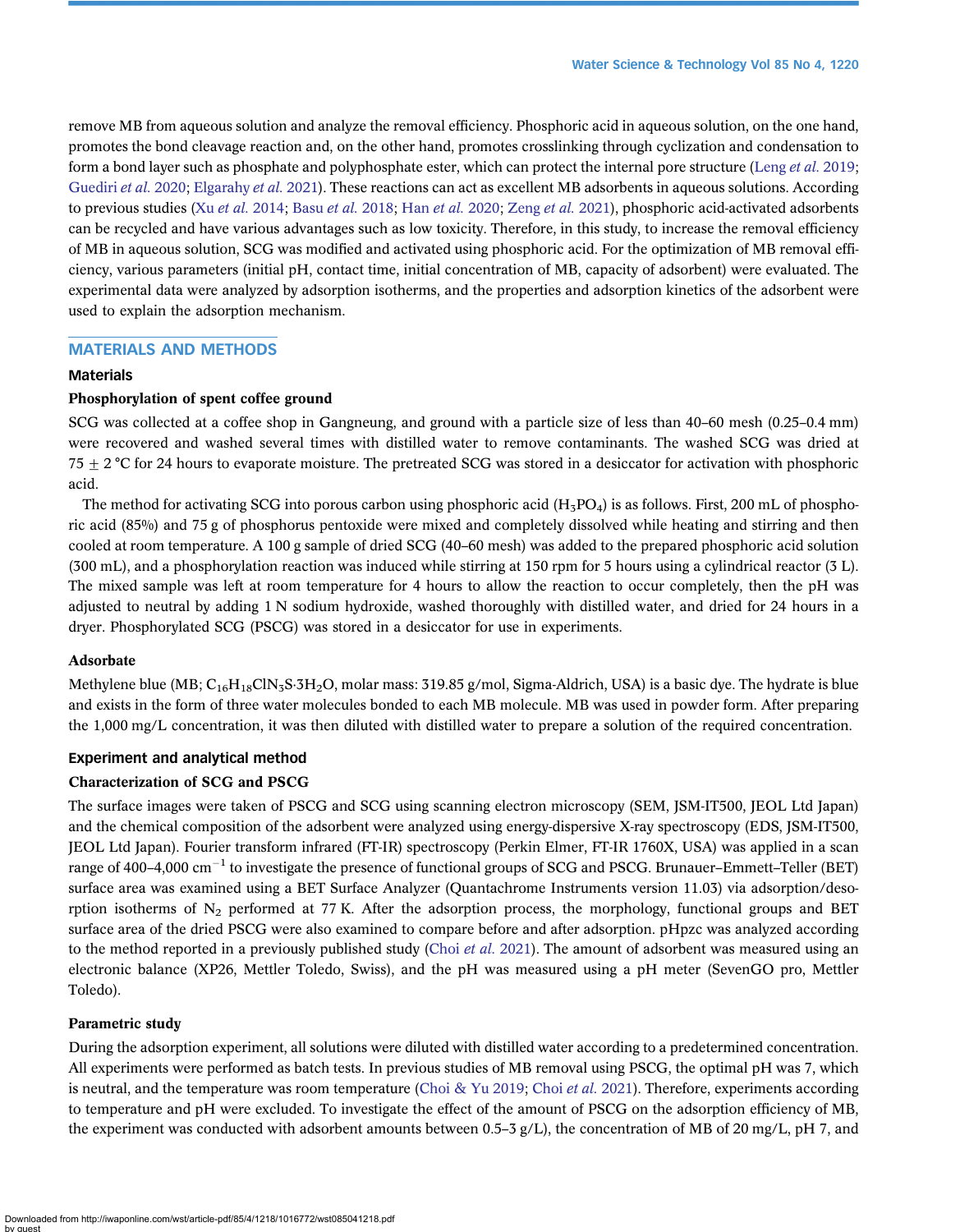room temperature. In the adsorption efficiency experiment with respect to the initial concentration of MB, the concentration of MB was adjusted to 5–200 mg/L. The contact time of all experiments was 0–120 min, pH 7, and sampling was performed at a set time (0, 2, 5, 10, 20, 30, 60, 120 min) while stirring at 120 rpm in a shaking incubator. The amount of MB was measured in the samples collected at a set time using a UV–VIS spectrophotometer (Shimadzu 1800, Japan), and the adsorption amount and adsorption efficiency were calculated using Equations (1) and (2) below:

$$
q_t = \frac{(C_0 - C_t)V}{m}
$$
\n
$$
P = \frac{(C_0 - C_e) V}{m}
$$
\n(1)

$$
R = \frac{(C_0 - C_e)}{C_0} \times 100
$$
 (2)

where R is MB removal efficiency in aqueous solution.

To select appropriate kinetic and isotherm models for MB adsorption process, Chi-squared  $(\chi^2)$  was calculated using Equation (3):

$$
\chi^2 = \sum_{i=1}^n \frac{(q_{e,exp} - q_{e,cal})^2}{q_{e,cal}} \tag{3}
$$

where  $q_{e,exp}$  and  $q_{e,cal}$  are equilibrium adsorption capacity obtained from experiments and models, respectively.

# Adsorption kinetics and isotherm

Adsorption capacity experiments according to various initial concentrations were analyzed using adsorption kinetics (pseudo-first-order (PFO) and pseudo-second-order (PSO)) and adsorption isotherms (Langmuir, Freundlich and Temkin). Table 1 summarizes the mathematical equations and linearized forms of adsorption kinetics and adsorption isothermal equations.

| Model                    | <b>Equation</b>                                                                                    | <b>Parameters</b>                                                                                                                                                                                                                          |  |
|--------------------------|----------------------------------------------------------------------------------------------------|--------------------------------------------------------------------------------------------------------------------------------------------------------------------------------------------------------------------------------------------|--|
| <b>PFO</b>               | $\ln(q_{0} - q_{t}) = \ln q_{0} - k_{1}t$                                                          | $q_t$ : amount of adsorbate adsorbed at time (mg/L)<br>$q_e$ : equilibrium adsorption capacity (mg/g)<br>$k_1$ : pseudo-first-order rate constant (1/min)<br>$t:$ time $(min)$                                                             |  |
| <b>PSO</b>               | $rac{t}{q_t} = \frac{1}{k_2 \cdot q_e^2} + \frac{t}{q_e}$                                          | $k_2$ : pseudo-second-order rate constant (L/mg·min)                                                                                                                                                                                       |  |
| Intra particle diffusion | $q_t = k_{id}t^{1/2} + C$                                                                          | $k_{id}$ : Intraparticle diffusion rate constant (mg/(g·min <sup>1/2</sup> ))<br>C: intercept $(mg/g)$                                                                                                                                     |  |
| Langmuir                 | $\frac{1}{q_e} = \frac{1}{q_m K_L} \frac{1}{C_e} + \frac{1}{q_m}$<br>$R_L = \frac{1}{1 + K_L C_e}$ | $q_m$ : maximum adsorption capacity (mg/g)<br>$K_L$ : Langmuir constant (L/mg)<br>$C_e$ : equilibrium adsorbate concentration in solution (mg/L)<br>$C_0$ : initial adsorbate concentration in solution (mg/L)<br>$RL$ : separation factor |  |
| Freundlich               | $lnq_e = lnK_F + \left(\frac{1}{n}\right)lnC_e$                                                    | $K_F$ : Freundlich constant (mg/g(L/mg) <sup>1/n</sup> )<br>n: heterogeneity factor                                                                                                                                                        |  |
| Temkin                   | $q_e = B \ln K_T + B \ln C_e$                                                                      | $K_T$ : Temkin equilibrium binding constant (L/mg)<br>B: Temkin constant (J/mol)                                                                                                                                                           |  |
| Gibbs free energy        | $\Lambda$ G° = $\Lambda$ H°-T $\Lambda$ S°                                                         | $\Delta G^{\circ}$ : Gibbs free energy change (kJ/mol)<br>$\Delta H^{\circ}$ : Change of enthalpy (kJ/mol)<br>$\Delta S^{\circ}$ : Change of entropy (kJ/mol·K)<br>T: Temperature(K)                                                       |  |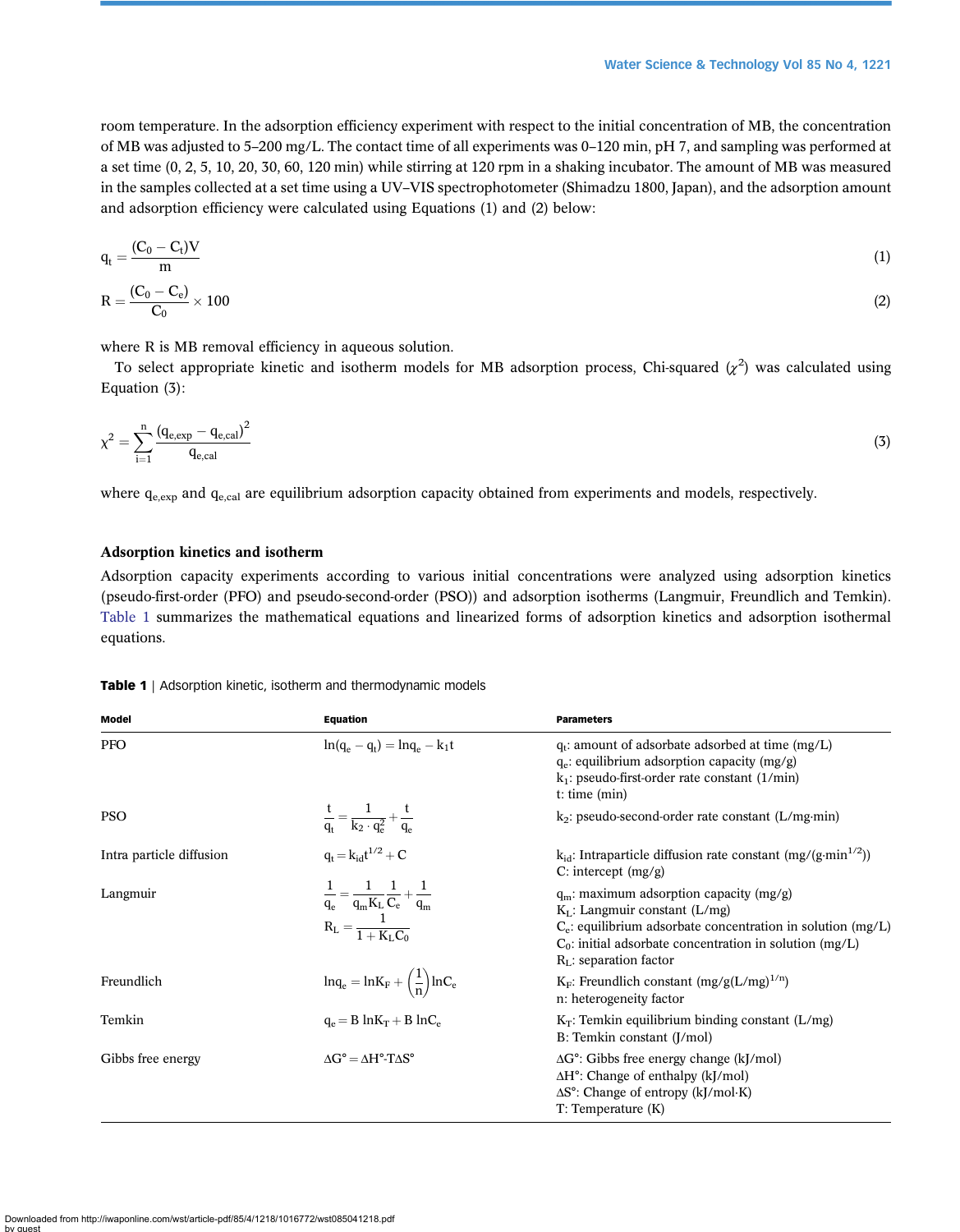#### **Reusability**

To test the reusability of PSCG, resorption experiments were performed six times using the same PSCG. As initial solutions, 50 mg/L MB solution and 1 g/L PSCG were prepared. The initial solution was reacted with PSCG for 120 minutes, sampled, measured with a UV spectrophotometer (Shimadzu 1800, Japan), and the removal efficiency was calculated using Equations (1) and (2). After the first reaction experiment, PSCG was dried in an oven at 75 °C for 3 hours, and the same conditions as the initial experiment were used. The PSCG adsorbent reuse experiment was repeated with the same procedure as the first up to six times without a desorption step.

# RESULTS AND DISCUSSION

#### Characteristics of adsorbent

#### Surface morphology

The surface morphology of SCG and PSCG was obtained using SEM ([Figure 1\(a\)](#page-5-0)). Compared with SCG, PSCG was detected to have increased pores, with the rough surface while the size and shape were heterogeneously changed. This surface morphology provides a great advantage for adsorption, because it can provide more adsorption sites for binding the adsorbate. According to the EDS analysis, it was revealed that the carbon content decreased, but the oxygen and phosphorus contents clearly increased [\(Figure 1\(b\)](#page-5-0)). As the adsorption of MB ions by the modified PSCG was achieved by a surface complexation mechanism between MB ions and oxygen-containing functional groups including phosphorus, an increase in oxygen content and an increase in phosphorus have a favorable effect on MB adsorption.

#### FT-IR spectra

The FT-IR spectra of SCG and PSCG showed broadening and strengthening of certain bands according to the activation, but there was no significant difference in the basic spectra ([Figure 1\(c\)\)](#page-5-0). SCG contains OH aromatics (950-1,300 cm<sup>-1</sup>), CH-stretching  $(1,400-1,450 \text{ cm}^{-1})$ , C=O carboxylic acids  $(1,630-1,750 \text{ cm}^{-1})$ , CH-stretching of alkane groups  $(2,800-1,750 \text{ cm}^{-1})$ 2,950 cm $^{-1}$ ) and carboxyl, phenol or hydrogen-bonded hydroxyl groups in alcohols (3,100–3,600 cm $^{-1}$ ).

Conversely, PSCG contains N-containing bioligands  $(400-500 \text{ cm}^{-1})$ , C = C aromatic compounds  $(625-730 \text{ cm}^{-1})$ , OH aromatics and N-H groups (805–910 cm<sup>-1</sup>),  $P = O$  groups, and carboxyl groups (1,007–1,110 cm<sup>-1</sup>) and (RO)<sub>3</sub> $P = O$  $(1,300-1,500 \text{ cm}^{-1})$  were either newly created or broadened. In particular, the 1,017-1,100 cm<sup>-1</sup> and 1,300-1,500 cm<sup>-1</sup> peaks were deeper and broader than that of SCG because phosphate groups were attached there. These peaks are characteristic of phosphorus and phosphorus–carbon compounds such as phosphates or hydrogen bonds of polyphosphates ( $P = O$ groups, P-O-C (aromatic) bonds and  $P = OOH$  etc.) present in phosphoric acid-activated carbon (Leng [et al.](#page-15-0) 2019; [Choi](#page-15-0) [et al.](#page-15-0) 2021; [Yang](#page-16-0) et al. 2020). In addition, the peak at  $1,000-1,110$  cm<sup>-1</sup> may be due to the symmetrical vibrations of the  $P + O$ – of the acidic phosphate ester and the P–O–P of the polyphosphate chain [\(Chen](#page-15-0) *et al.* 2021; [Elgarahy](#page-15-0) *et al.* 2021; Qiao et al. [2021\)](#page-16-0). Summarizing the above results, as a result of reforming SCG with phosphoric acid, the number of functional groups increased, and the functional groups required for MB adsorption became wider or deeper. This is because the aliphatic residue contained in SCG was destroyed due to phosphorylation of SCG. However, the 3,100–3,700 peak was decreased in PSCG because the carbon content decreased after phosphoric acid activation of SCG (see [Figure 1\(b\)\)](#page-5-0).

Moreover, the FT-IR spectra for PSCG after MB adsorption showed some functional groups derived from MB. Some of the new peaks are the chromophores NH (996 cm<sup>-1</sup>), C-S (758 cm<sup>-1</sup>), and the broad bands of C = C, C = O, C = S, C = N from MB were indicated between 1,240–1,780 cm<sup>-1</sup>. The presence of these functional groups can be used as evidence that MB is adsorbed to PSCG. The decrease in peak height and shift in peak position also confirm that the adsorbent and adsorbate have a strong interaction. Phosphorylation of SCG increases the surface area and porosity of the adsorbent as well as the presence of functional groups such as aromatic rings,  $-C = 0$ ,  $-C-O-C<sub>z</sub>$ ,  $-OH$ ,  $-C = N$ ,  $-P = 0$ ,  $-P-O-C$ , and  $P = OOH$  play important roles in increasing MB adsorption capacity in aqueous solution. The surface of PSCG modified with phosphoric acid contains a significant amount of phosphorus-compounds. IR spectra of SCG-derived carbons show multiple functions observable for other carbons obtained by phosphoric acid activation of lignocellulose precursors.

# Physical property

[Table 2](#page-6-0) summarizes the component analysis results of SCG and PSCG. As the O/C ratio increases, the anionic properties of the bio-adsorbent were strengthened due to the increase in the carboxylate groups on the surface of the adsorbent, which tends to increase the adsorption capacity of cationic substances ([Choi & Yu 2019;](#page-15-0) Choi [et al.](#page-15-0) 2021). After phosphorylation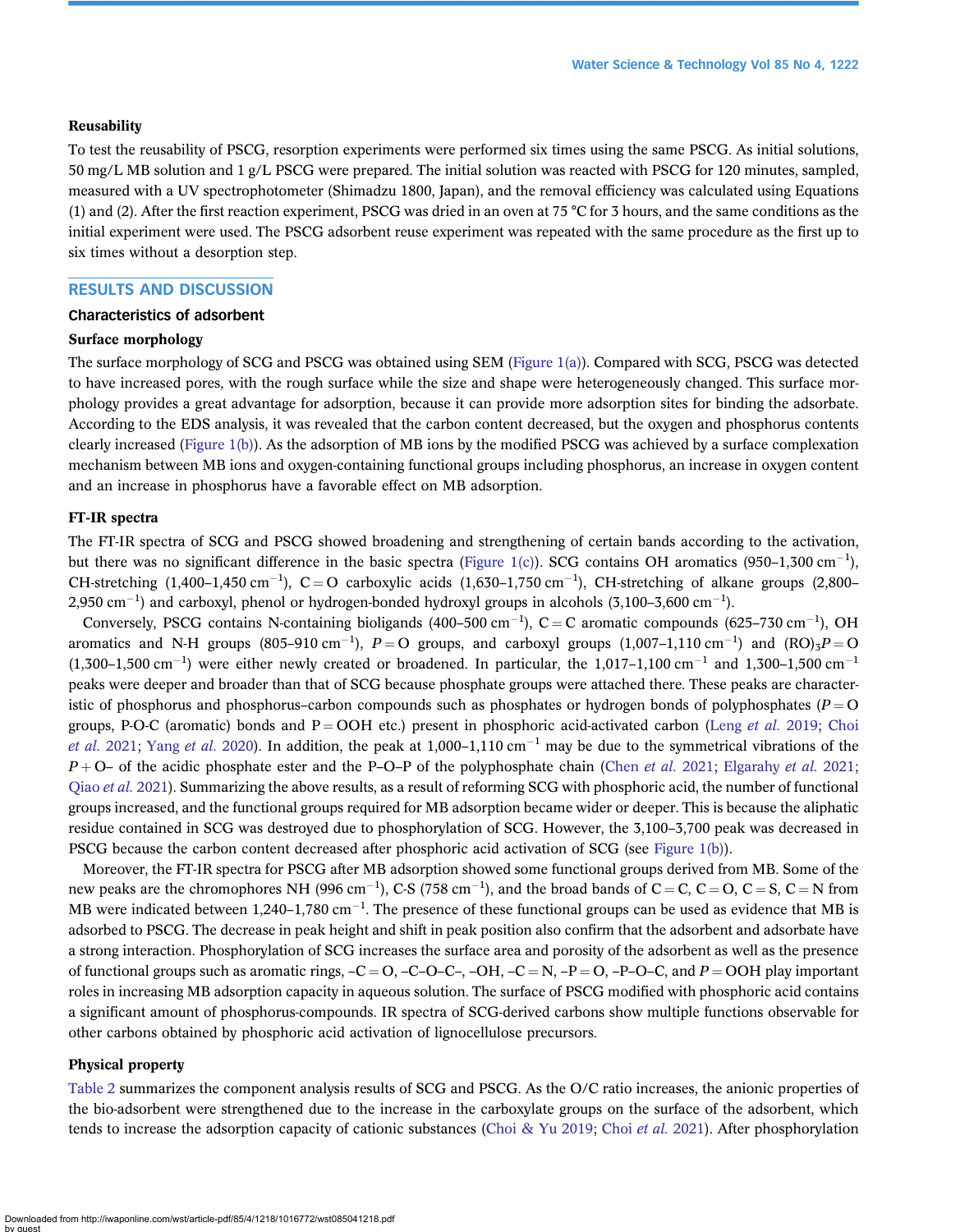<span id="page-5-0"></span>

Figure 1 | (a) SEM image for SCG and PSCG. (b) EDS for SCG and PSCG. (c) FT-IR spectra.

of SCG, the O/C ratio increased from 0.49 to 0.97. This proves that the carboxyl group inside the adsorbent increased after the phosphorylation of SCG.

In SCG, 86.7% of micropores and 12.9% of mesopores had more ultrafine pores than mesopores. However, after activation with phosphoric acid, the range of mesopores increased to 96.9%, confirming that the overall pore size of the adsorbent increased. In the activation step of SCG using phosphoric acid, the high molecular compounds contained in SCG were destroyed into small molecules, and the pore size increased. As previously reported [\(Qiao](#page-16-0) *et al.* 2021) for the activation process of other lignocellulosic precursors, it is hypothesized that  $H_3PO_4$  reacting within the inner cellulosic structure induces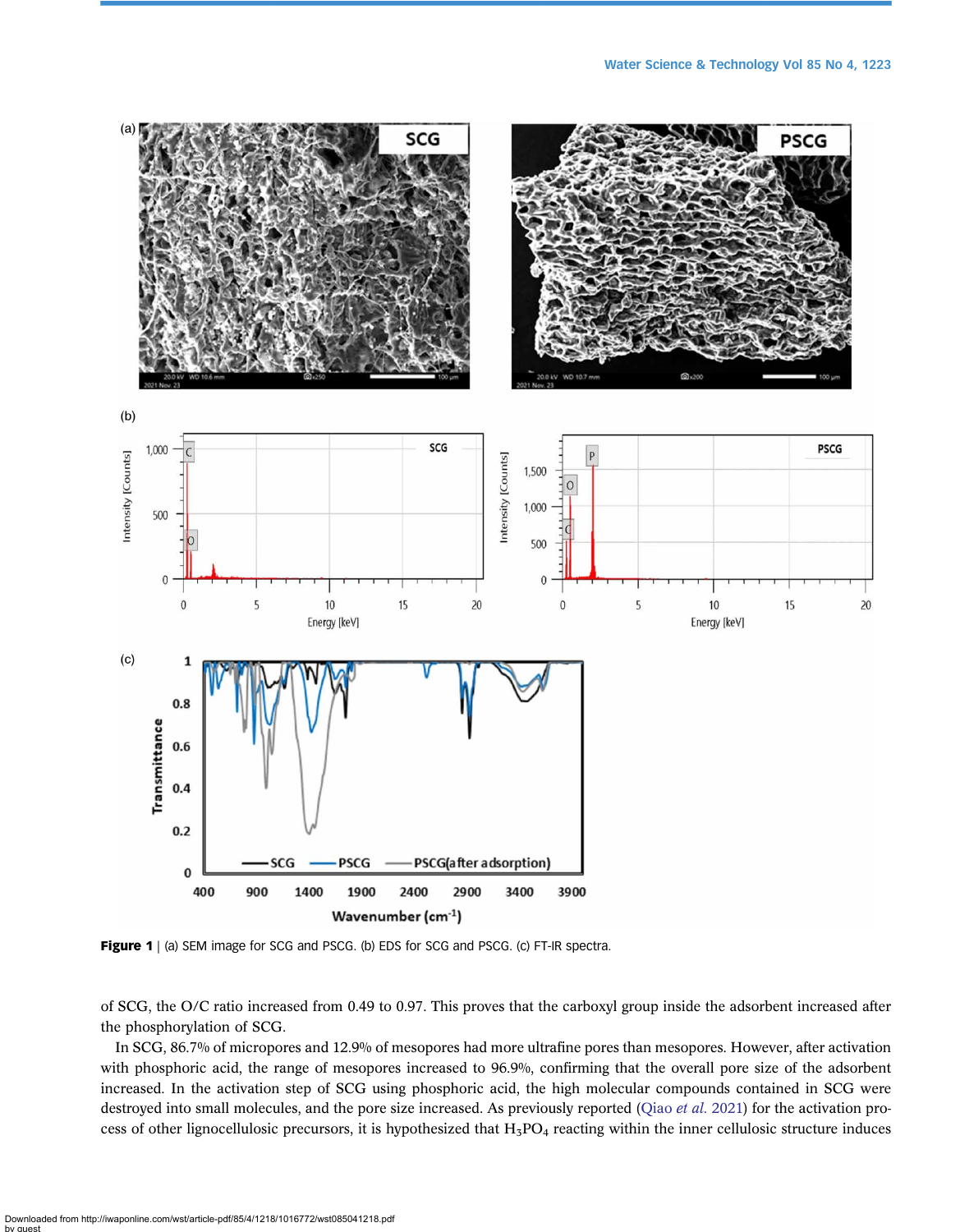| Component (mass %)         | <b>SCG</b>   | <b>PSCG</b>   | PSCG (after adsorption) |
|----------------------------|--------------|---------------|-------------------------|
| $\mathbf C$                | 66.97        | 47.12         | -                       |
| $\Omega$                   | 33.03        | 45.48         | -                       |
| Pore size (nm)             |              |               |                         |
| $<$ 2                      | $86.7 + 2.9$ | $2.6 \pm 0.7$ | $2.1 \pm 0.1$           |
| $2 - 50$                   | $12.9 + 0.5$ | $96.9 + 2.1$  | $95.2 + 1.7$            |
| >50                        | $0.4 + 0.01$ | $0.5 + 0.02$  | $3.7 \pm 0.8$           |
| BET surface area $(m^2/g)$ | 8.27         | 662.38        | 658.12                  |
| Pore volume $(cc/g)$       | 0.021        | 0.377         | 0.368                   |

<span id="page-6-0"></span>Table 2 | Physico-chemical characteristic of spent coffee ground (SCG) and phosphorylated spent coffee ground (PSCG) (unit: %)

depolymerization leading to enhancement of the pore volume, leading to overall volume expansion. The size of PSCG pores after MB adsorption showed little change in the size of 2–50 nm. However, it decreased below 2 nm and increased above 50 nm, resulting in an overall increase in the pore size of PSCG. The pore size of PSCG increased above 50 nm, resulting in an overall increase in PSCG pores. This is because the pores of PSCG were filled with MB dye molecules after MB adsorption and the pore size increased.

The results of BET measurement (Table 2) show the characteristics of SCG and PSCG. The surface area was significantly increased in PSCG compared to SCG. The activation process of SCG using phosphoric acid successfully enlarged the pores of SCG. This is considered to increase the surface area of PSCG as long-chain polymers such as aliphatic are destroyed by phosphoric acid, as observed in FT-IR analysis. The high surface area of PSCG provides sufficient active sites for MB dye adsorption. However, the surface area of PSCG decreased after adsorption because MB dye molecules were adsorbed on the PSCG surface and covered the pores. Due to this, the pore volume of PSCG was also reduced after MB adsorption.

# Point of zero charge (pzc)

The pH, together with the size and temperature of the adsorbent pore size and the amount of adsorbent, is a major factor affecting bio-adsorption (Choi [et al.](#page-15-0) 2021). This is because the optimal pH value for a specific biosorbent process depends on the zero point charge value (pHpzc) of the biosorbent and the target metal ion (Basu *[et al.](#page-15-0)* 2018; [Kouzbour](#page-15-0) *et al.* [2019](#page-15-0)). pHpzc is the pH (of the solution) value at which the surface charge of the biosorbent becomes zero ([Choi & Yu](#page-15-0) [2019](#page-15-0); [Lee & Choi 2021](#page-15-0)). Proton binding by all carbons exhibits positive (proton adsorption) and negative (proton emission) moieties (Sych *et al.* [2012;](#page-16-0) Choi *et al.* [2021\)](#page-15-0). At a pH above pHpzc, the surface of the adsorbent becomes negatively charged, and the electrostatic interaction with the positively charged adsorbent material is strong, increasing the adsorption efficiency (Xu et al. [2014;](#page-16-0) Han et al. [2020\)](#page-15-0). When phosphoric acid is added to SCG, carbon with an acidic surface is formed, which shows that the pHpzc significantly decreases from 6.43 to 3.96 in the acidic region ([Figure 2\(a\)\)](#page-7-0). It can be seen that the acidic group was strongly attached to the surface of PSCG. In addition, it means that the pH range that can accommodate the adsorption of MB ions in aqueous solution was widened, which may lead to an increase in adsorption capacity.

# Parametric study

#### Effect of adsorbent dose

In order to examine the adsorption efficiency of MB according to the amount of SCG and PSCG, the experiment was performed at the adsorbent rate of 0.5–3 g/L, the concentration of MB at 20 mg/L, pH 7, and 25 °C. The results are shown in [Figure 2\(b\).](#page-7-0) In both SCG and PSCG, as the amount of adsorbent increased, the time to reach the maximum adsorption amount shortened, and the total adsorption amount of MB in aqueous solution increased. The removal of MB from the aqueous solution proceeded very rapidly during the first 10 minutes, and then the removal rate was slowed until equilibrium was reached. The rapid removal of MB at the beginning of the reaction is probably due to a large number of vacant sites available for adsorption. With 1 g/L of PSCG adsorbent, 99% removal is possible within 20 minutes. Also, when using PSCG, MB was completely removed at 60 min by all adsorbent doses experimented in this study. The adsorption efficiency of MB for PSCG was about 2.5–3.5 times higher than that of SCG, and it can be confirmed that the maximum adsorption was reached within a short time. This result is thought to be because, as already mentioned in the analysis of the physical property and the surface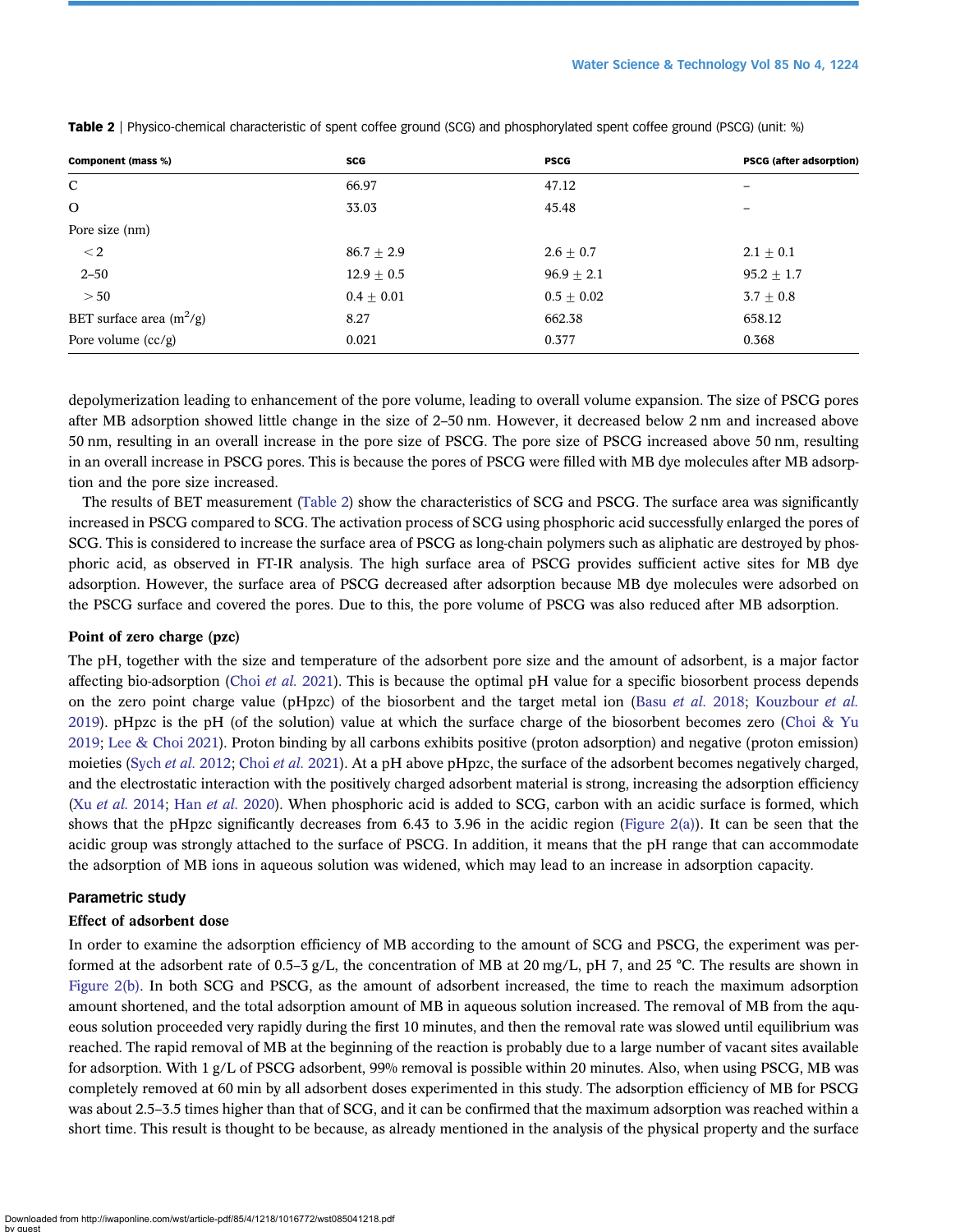<span id="page-7-0"></span>

Figure 2 | (a) Change of pHpzc; (b) various adsorbent doses; and (c) various adsorbent doses; (d) different pH for MB adsorption by SCG and PSCG.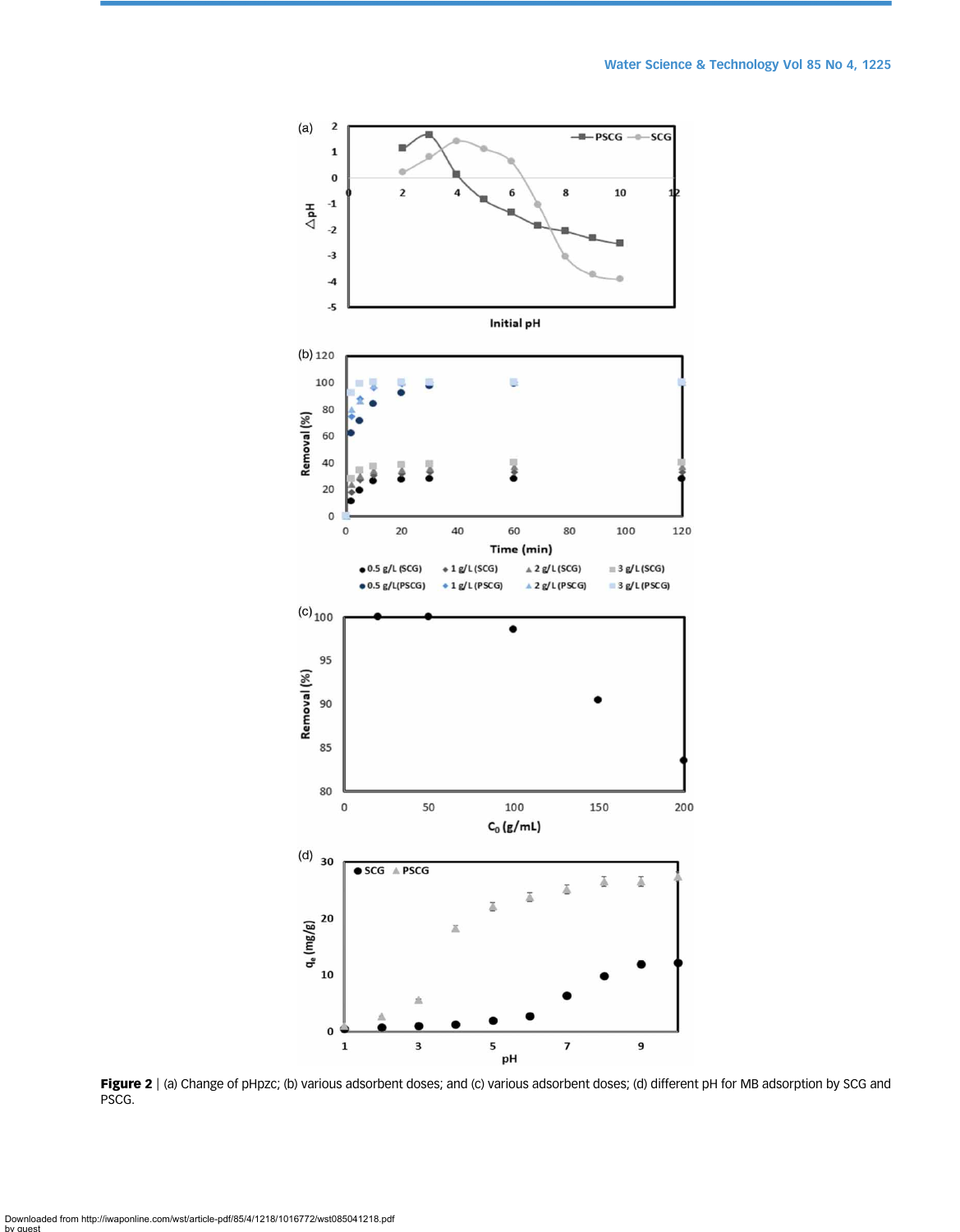morphology of the adsorbent, the introduction of various functional groups and phosphate groups on the surface of the adsorbent. Also, the increase in the surface area of the adsorbent after phosphorylation gave favorable adsorption of MB. These results are consistent with the research results of many researchers who reformed agricultural waste to adsorb heavy metals in aqueous solutions ([Yang](#page-16-0) et al. 2020; Liu et al. [2021b;](#page-16-0) Qiao et al. [2021;](#page-16-0) [Misran](#page-16-0) et al. 2022).

In general, as the amount of biosorbent increases, the adsorption capacity of heavy metals increases ([Zhuang](#page-16-0) et al. 2020). This is because the number of active sites capable of adsorbing the adsorbate increases as the amount of adsorbent increases (Leng [et al.](#page-15-0) 2019; [Zhang](#page-16-0) et al. 2021). However, according to the results of several previous experiments (Basu et al. 2018; [Yang](#page-16-0) et al. 2020; Choi et al. [2021;](#page-15-0) [Elgarahy](#page-15-0) et al. 2021), it was observed that, after reaching the maximum adsorption efficiency, the adsorption capacity did not increase but even started to decrease even when the amount of biosorbent was increased. The reason is that if too much biosorbent is administered, the biosorbent particles are agglomerated. As a result, the active sites of the adsorbent overlap each other, and mass transfer is blocked. To solve these problems, increasing the stirring speed of the aqueous solution helps to overcome the mass transfer resistance, but it is necessary to optimize the stirring speed because if the stirring speed is too high, fragmentation of the biosorbent may occur.

#### Effect of initial concentration

According to the experimental results of the amount of adsorbent, it was found that the adsorption efficiency of MB using PSCG was significantly higher than that of SCG. The efficiency at which the various initial concentration of MB was adsorbed onto PSCG was specifically evaluated with 1 g of adsorbent. As the concentration of the MB concentration in the solution increased, the removal efficiency decreased, but the adsorption capacity increased. The adsorption of MB onto PSCG at an initial concentration of less than 150 mg/L showed a high removal efficiency of over 90%. Even at a concentration of 200 mg/L, a removal efficiency of 83.5% and a maximum adsorption capacity of 167.52 mg/g were obtained. These results are shown in [Figure 2\(c\),](#page-7-0) which is used to obtain a suitable isothermal adsorption model.

#### Effect of pH

To examine the effect of pH on the adsorption efficiency of MB, the pH was controlled from 1 to 10 by a 1 g/L adsorbent dose at  $25 \pm 1$  °C. MB removal in aqueous solutions increased rapidly for PSCG from pH 4 and SCG from pH 7 [\(Figure 2\(d\)](#page-7-0)). This phenomenon was related to the value of pHpzc mentioned above. In addition, as the pH increased, the sulfonic acid, carboxyl, and phenolic hydroxyl groups of the PSCG and SCG adsorbents were deprotonated to form  $-P = O$ ,  $-P-O-C$ ,  $P = OOH$ , R–COO–, and R–O– groups. Due to this, the surfaces of the PSCG and SCG adsorbents became negatively charged, improving the electrostatic attraction between PSCG and SCG adsorbents and MB ions in aqueous solutions.

#### Adsorption kinetics and adsorption isotherm

# Adsorption kinetics

The linear model has a simple interpretation of the parameter and can relatively easily calculate correlation coefficients  $(R^2)$ compared with nonlinear model ([Choi & Yu 2018\)](#page-15-0). Therefore, in statistical modeling, which emphasizes the interpretation of the model, linear models are mainly used. In this paper, three linear kinetic models (pseudo-first-order (PFO), pseudo-secondorder (PSO) and intraparticle diffusion) were applied to predict the kinetic involved during the present adsorption process. Analysis of the adsorption kinetic model can help to understand the physicochemical interaction between the MB and PSCG, the mass transport, and the adsorption rate, which are necessary to determine the optimal conditions for the adsorption process. In PFO, the adsorption site occupancy is directly proportional to the number of vacant adsorption sites ([Amel](#page-15-0) et al. [2012](#page-15-0); Khnifira [et al.](#page-15-0) 2022). However, in PSO, the adsorption of harmful substances is considered a function of the number of free active sites and the number of ionized substances in the solution ([Gomora-Hernandez](#page-15-0) et al. 2020). The analysis results of adsorption kinetics are represented in [Table 3](#page-9-0), and shown [Figure 3\(a\)](#page-10-0) and [3\(b\)](#page-10-0). To obtain an appropriate kinetic model, the adsorption capacity was be analyzed using different concentrations of MB solutions with different contact times.

The adsorption kinetics showed that the values of  $q_{e,cal}$  of PSO were closer to those of  $q_{e,exp}$ . The value of the correlation coefficient ( $\mathbb{R}^2$ ) of PSO was higher, and the value of  $\chi^2$  was lower than that of PFO. Therefore, the MB adsorption process in aqueous solution using PSCG was closer to PSO than to PFO. Moreover, the adsorption rate constant  $k_2$  was higher than that of  $k_1$ , confirming that the adsorption rate-determining steps were diffusion and sorption of MB ions into the pores of PSCG. Many studies [\(Choi & Yu 2019](#page-15-0); [Leng](#page-15-0) et al. 2019; Choi et al. [2021](#page-15-0); [Elgarahy](#page-15-0) et al. 2021; [Zhang](#page-16-0) et al. 2021) have reported that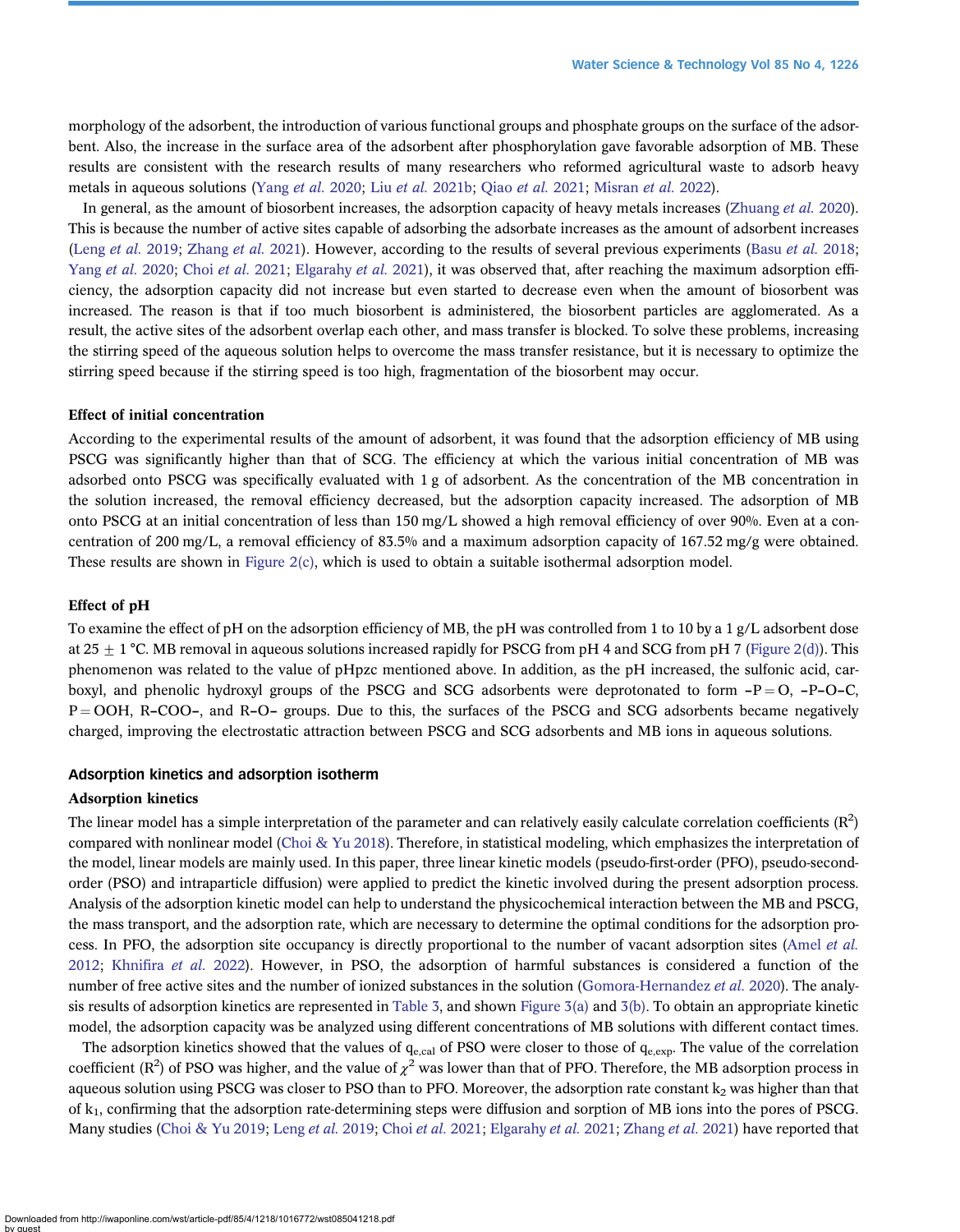|                          |                                                                   | Concentration (mg/L)                       |                                             |                                             |                                            |
|--------------------------|-------------------------------------------------------------------|--------------------------------------------|---------------------------------------------|---------------------------------------------|--------------------------------------------|
| <b>Parameters</b>        |                                                                   | 50                                         | 100                                         | 200                                         | 300                                        |
| $q_{e\text{-}exp}$       |                                                                   | 48.9                                       | 98.5                                        | 167.4                                       | 185.6                                      |
| <b>PFO</b>               | $q_{e\text{-cal}}$<br>$k_1$<br>$R^2$<br>$\chi^2$                  | 42.02<br>$-0.0327$<br>0.6687<br>2.2132     | 94.40<br>$-0.0393$<br>0.982<br>1.3123       | 174.16<br>$-0.0445$<br>0.9867<br>1.3002     | 180.89<br>$-0.0446$<br>0.9748<br>1.4867    |
| <b>PSO</b>               | $q_{e,cal}$<br>$\begin{matrix} k_2 \\ R^2 \\ \chi^2 \end{matrix}$ | 50.05<br>$7.9041e - 6$<br>0.9994<br>1.0236 | 101.17<br>$9.3792e - 7$<br>0.9905<br>1.1236 | 172.31<br>$1.7514e - 7$<br>0.9427<br>1.2862 | 183.01<br>$1.4929e - 7$<br>0.982<br>1.2342 |
| Intra particle diffusion | $k_{id}$<br>$\mathbf C$<br>$R^2$                                  | 0.4173<br>73.513<br>0.4494                 | 1.1569<br>55.412<br>0.6291                  | 2.2395<br>40.536<br>0.6587                  | 2.2803<br>30.386<br>0.567                  |
| Isotherm                 | Parameters                                                        |                                            |                                             |                                             |                                            |
| Langmuir                 | $q_m$<br>188.68                                                   |                                            | $K_{L}$<br>39.56                            | $\mathbb{R}^2$<br>0.999                     |                                            |
| Freundlich               | $\rm K_F$<br>111.45                                               |                                            | n<br>3.63                                   | $\mathbf{R}^2$<br>0.9225                    |                                            |
| Temkin                   | B<br>29.45                                                        |                                            | $K_T$<br>84.13                              | $\mathbf{R}^2$<br>0.98                      |                                            |

<span id="page-9-0"></span>Table 3 | Parameters of kinetics model and isothermal model for the adsorption of MB onto PCSG

MB adsorption follows the PSO kinetic model. Moreover, the values of  $k_1$  and  $k_2$  of PFO and PSO decreased as the MB concentration increased, and the adsorption rate of MB onto PSCG decreased as the MB concentration increased.

The plot of  $q_t$  versus  $t^{1/2}$  for MB adsorption onto PSCG [\(Figure 3\(c\)\)](#page-10-0) did not pass through the origin, therefore intraparticle diffusion was not the only rate-limiting step. There were three adsorption processes (film diffusion, pore diffusion and intraparticle transport) of adsorbate onto adsorbent [\(Choi & Yu 2018\)](#page-15-0). The slowest of the three steps controls the overall rate of the process. As found in this study, pore diffusion and intraparticle diffusion are often rate limiting in a batch experiment. The calculated value of  $k_{id}$  and C from the slopes of the plots increased when increasing the MB concentration in the aqueous solution. The larger the value of C representing the thickness of the boundary layer, the greater the contribution of surface sorption in the rate-controlling step.

#### Adsorption isotherm

According to the Langmuir model, adsorption can only occur in a monolayer manner, in which only a single layer of molecules is attached to the surface of the biosorbent (Choi [et al.](#page-15-0) 2021; [Zhang](#page-16-0) et al. 2021). The Freundlich model has a heterogeneous surface of the biosorbent and the adsorption is expressed as a multilayer with different intermolecular inter-actions ([Choi & Yu 2019](#page-15-0)). It is particularly suitable for application when the concentration of the adsorbent in the aqueous solution is low [\(Amel](#page-15-0) et al. 2012; [Lee & Choi 2021](#page-15-0)). The Temkin isotherm is used to evaluate the relationship between the biosorbent surface and the heat of adsorption of all molecules, showing that the heat of adsorption of all molecules decreases linearly with increasing biosorbent surface coverage (Basu *[et al.](#page-15-0)* 2018; Leng *et al.* [2019\)](#page-15-0). The  $R^2$  of the Freundlich model is lower than that of the Langmuir model. Therefore, the interaction between PSCG and MB is performed as a monolayer adsorption that attaches to the biosorbent surface, with the main adsorption as hypothesized by the Langmuir model. Similar findings have been mentioned in several previous studies (Zieliński et al. 2019; [Zhuang](#page-16-0) [et al.](#page-15-0) 2020; Choi et al. 2021; [Zhang](#page-16-0) [et al.](#page-16-0) 2021). However,  $R^2$  of both the Freundlich and Langmuir models was found to be higher than 0.9 (Table 3), so the adsorption of MB using PSCG can be explained as monolayer and multilayer adsorption, applying to both models. Freundlich's  $K_F$  indicates that the larger the value, the better the adsorption ability, and the  $1/n$  value is 0.1–0.5 (excellent adsorption process),  $1/n = 0.5-1$  (the process is easily adsorbed), and  $1/n \ge 1$  (the process is difficult to adsorb) (Choi *[et al.](#page-15-0)*) [2021;](#page-15-0) [Misran](#page-16-0) et al. 2022). The value of  $K_F$  and 1/n calculated from [Figure 4](#page-11-0) was obtained as 111.45 ((mg/g) (L/mg)<sup>1/n</sup>)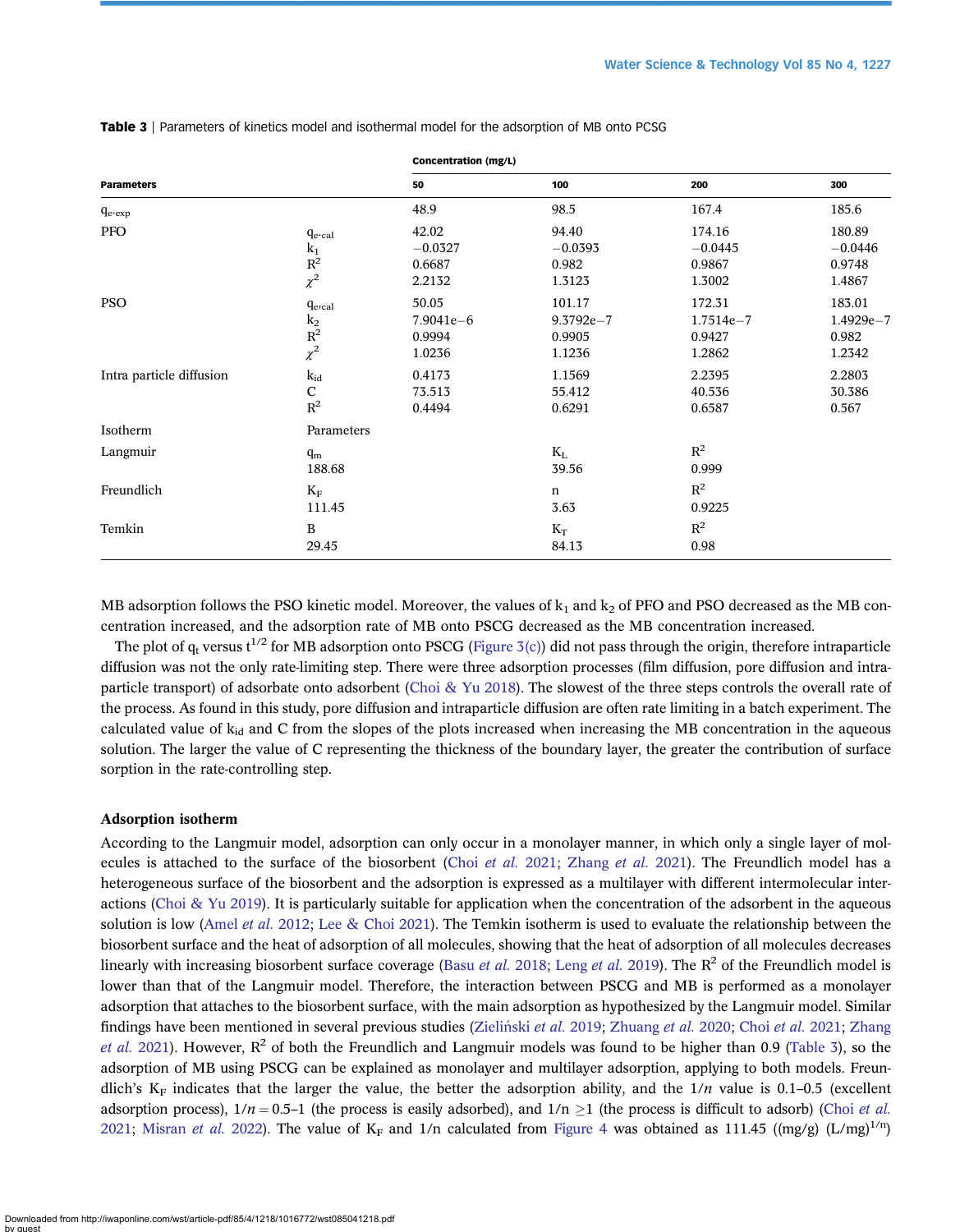<span id="page-10-0"></span>

Figure 3 | Linear plot of (a) PFO and (b) PSO, (c) intraparticle diffusion of MB adsorption onto PSCG.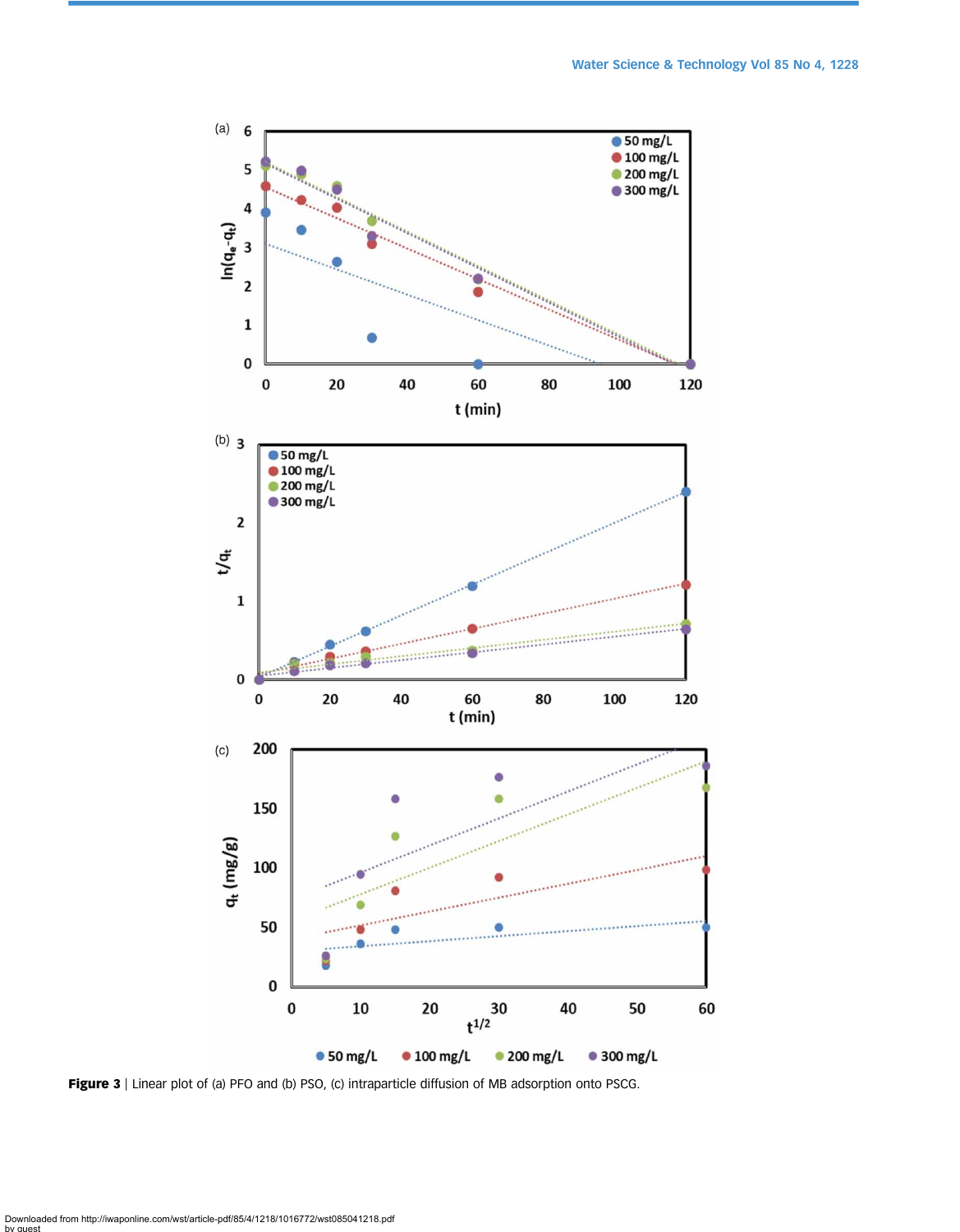<span id="page-11-0"></span>

Figure 4 | Linear plot of Freundlich, Langmuir, Temkin and thermodynamics of MB adsorption onto PSCG.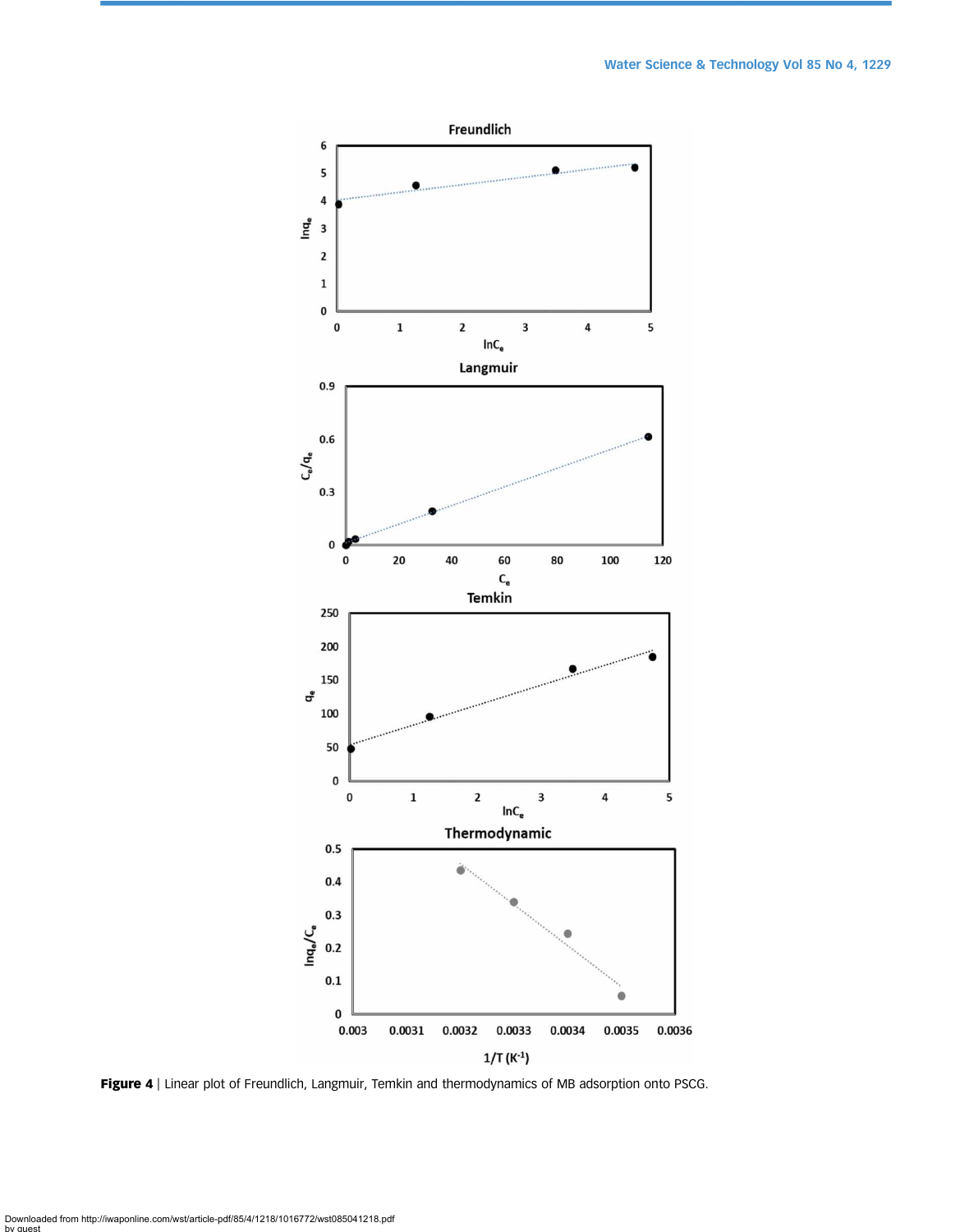and 0.28, respectively. This confirmed that PSCG had excellent ability to adsorb MB and exhibited excellent performance under various conditions. Moreover, the Temkin constant (B) was calculated as 29.45 (J/mol) and the adsorption of MB by PSCG was closer to chemisorption  $(B > 20$  J/mol) than physical adsorption due to the change in the properties of the adsorbent by chemical substances ([Table 3](#page-9-0)).

Temperature affects the adsorption equilibrium and adsorption rate as it affects the solubility of molecules and the diffusion of adsorbent materials within the pores [\(Choi 2022\)](#page-15-0). The calculated thermodynamic parameters are represented in Table 4 and depicted in [Figure 4.](#page-11-0) The negative ΔG° confirmed that the adsorption of MB onto PSCG was spontaneous and thermodynamically favorable. The positive ΔH° and ΔS° values showed that the adsorption process was endothermic in nature, and designated the affinity of PSCG and MB and increased disorder at the solid/liquid interface during the adsorption process.

The  $q_m$  of the Langmuir model is the maximum adsorbent capacity per unit mass of adsorbent, and adsorption capacity is a key parameter for evaluating the adsorption effect of an adsorbent ([Leng](#page-15-0) et al. 2019; [Yang](#page-16-0) et al. 2020). The maximum adsorption capacity of PSCG was 188.68 mg/g; [Table 5](#page-13-0) shows the comparison of the maximum adsorption capacity of various adsorbents based on these research results. Although the adsorption capacity of MB using PSCG did not boast a very high adsorption capacity compared to some modified lignocellulose adsorbents, it showed an adequate adsorption capacity with an appropriate amount of adsorbent. Comparison of adsorption capacity with various adsorbents showed that PSCG was a promising adsorbent for the removal of MB.

#### Adsorption mechanism

Various functional groups on the adsorbent surface play important roles in binding the adsorbent surface to the adsorbate ([Gomora-Hernandez](#page-15-0) et al. 2020). There are various functional groups that can adsorb metal cations, as reported in the litera-ture ([Leng](#page-15-0) et al. 2019; [Qiao](#page-16-0) et al. 2021). For example, O- or N- donors can attract hydrogen bonds and electrostatically attract harmful substances in aqueous solution due to a single pair of oxygen or nitrogen atoms ([Zhuang](#page-16-0) et al. 2020; Choi et al. [2021;](#page-15-0) [Elgarahy](#page-15-0) et al. 2021). Therefore, polymers containing carboxylic acids and phosphonic acids have been widely used to adsorb various cations such as heavy metals and dyes (Leng et al. [2019;](#page-15-0) [Qiao](#page-16-0) et al. 2021). PSCG, a strong acid resin, adsorbs almost all cations contained in the aqueous solution by exchanging hydrogen ions due to the phosphoric acid group contained in the adsorbent. Since this ion exchange process is reversible, resins can be regenerated using strong acids when the ion exchange capacity is exhausted.

In FT-IR analysis, the amount of carboxyl (–COOH) and hydroxyl (-OH) functional groups of PSCG increased, and similar groups such as  $P = O$  and  $P = OOH$  attached to the PSCG surface interacted with MB ions in aqueous solution. Therefore, the adsorption of MB ions by the modified PSCG was achieved by the surface complexing mechanism between the oxygencontaining functional group and MB ions, which can be summarized as hydrogen bonding, electrostatic attraction, and  $\pi$ - $\pi$ tracking interaction ([Figure 5](#page-13-0)).

Analysis by FT-IR and SEM showed that phosphorylation increased the porosity and surface area of PSCG. In addition, the phosphoric acid group increased the exposure of anions on the surface by expanding the pore shape of the adsorbent, and as a result, the adsorption efficiency of MB, a cationic ion, for PSCG was improved. [Elgarahy](#page-15-0) et al. (2021) reported that phosphoric acid-containing surface groups are important for the adsorption of MBs in solution. These results were consistent with the previously discussed results showing that the adsorption capacity of MB clearly correlates with the amounts of carboxylic groups and phosphate and pyrophosphate groups, respectively. The process of adsorbing MB using an adsorbent modified with phosphoric acid in aqueous solution can be summarized as follows.

| T   | $\Delta G^{\circ}$ | ΔH°    | $\Delta S^{\circ}$ |
|-----|--------------------|--------|--------------------|
| 288 | $-0.2843$          | 10.301 | 0.036              |
| 298 | $-0.6519$          |        |                    |
| 308 | $-1.0194$          |        |                    |
| 318 | $-1.3870$          |        |                    |

**Table 4** | Thermodynamic parameters for MB adsorption onto PSCG

Thermodynamic parameters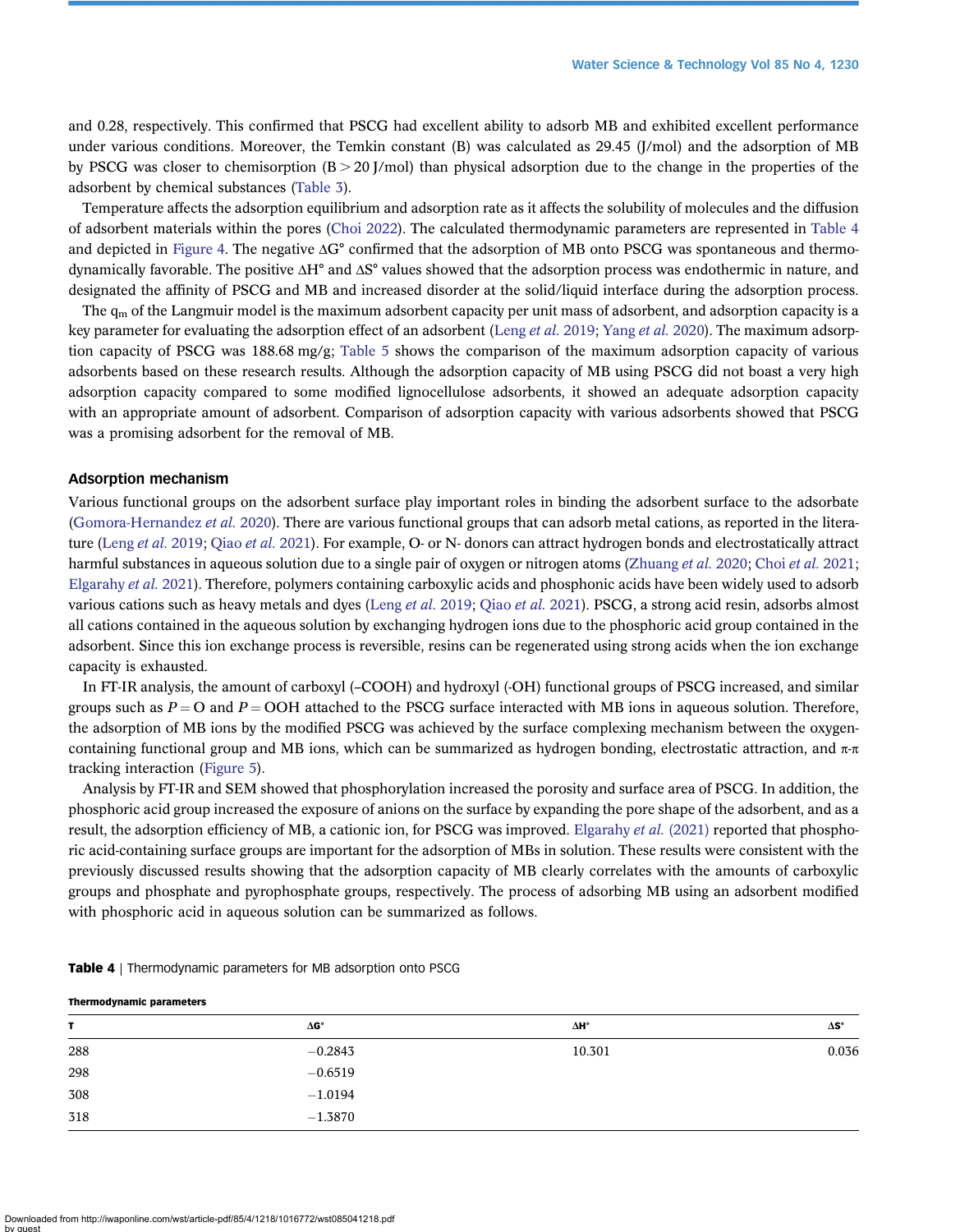| <b>Materials</b>                |                       | pH | $q_{max}$ (mg/g) | <b>References</b>                     |
|---------------------------------|-----------------------|----|------------------|---------------------------------------|
| Phosphoric acid treated biomass | Eucalyptus            |    | 977.0            | Han <i>et al.</i> (2020)              |
|                                 | Agave salmiana leaves |    | 200.0            | Canales-Flores & Prieto-Carcía (2020) |
|                                 | Mangosteen peels      | 6  | 871.5            | Zhang <i>et al.</i> $(2021)$          |
|                                 | Orange peels          |    | 307.6            | Guediri et al. (2020)                 |
|                                 | Sisal hempulp         |    | 490.9            | Liu <i>et al.</i> (2021a)             |
|                                 | Sterculia foetida     |    | 181.8            | Basu <i>et al.</i> (2018)             |
|                                 | Banana stem           |    | 101.0            | Misran <i>et al.</i> (2022)           |
|                                 | <b>PSCG</b>           |    | 188.7            | This study                            |
| Spiky sweetgum tree seeds       |                       |    | 143.5            | Liu <i>et al.</i> (2021b)             |
| Natural Carica papaya wood      |                       | 6  | 32.3             | Rangabhahiyam et al. (2018)           |
| Microalgae Scenedesmus          |                       |    | 87.0             | Afshariani & Roosta (2019)            |
| Palm waste                      |                       |    | 12               | Azoulat et al. (2020)                 |
| Banana peels                    |                       |    | 18.6             | Amel <i>et al.</i> 2012               |

<span id="page-13-0"></span>Table 5 | The maximum adsorption capacity of MB using various adsorbents



Figure 5 | A possible mechanism of MB adsorption by PSCG; hydrogen bonding ( $...,$ ), electrostatic attraction ( $...$ ) and  $\pi$ - $\pi$  stacking interaction  $( \ldots )$ .

 $\mathrm{PSCG}-\mathrm{OH}+\mathrm{C_{16}H_{18}ClN_3S\cdot}$ 3H<sub>2</sub>O → PSCG – O – C<sub>16</sub>H<sub>18</sub>N<sub>3</sub>S + HCl + 3H<sub>2</sub>O  $PSCG - NH_2 + C_{16}H_{18}CN_3S \cdot 3H_2O \rightarrow PSCG - NH - C_{16}H_{18}N_3S + HCl + 3H_2O$  $\text{PSCG} - \text{COOH} + \text{C}_{16}\text{H}_{18}\text{CIN}_3\text{S}\cdot\text{3H}_2\text{O} \rightarrow \text{PSCG} - \text{COO} - \text{C}_{16}\text{H}_{18}\text{N}_3\text{S} + \text{HCl} + \text{3H}_2\text{O}$  $PSCG - SO_3H + C_{16}H_{18}CIN_3S \cdot 3H_2O \rightarrow PSCG - SO_3 - C_{16}H_{18}N_3S + HCl + 3H_2O$  $PSCG - PO_3H + C_{16}H_{18}CIN_3S \cdot 3H_2O \rightarrow PSCG - PO_3 - C_{16}H_{18}N_3S + HCl + 3H_2O$ 

#### Reusability of PSCG

As a result of the reuse test, PSCG showed excellent performance with a high removal efficiency of 90% up to four consecutive uses. MB removal efficiency of the reused PSCG decreased to 76.5% after five consecutively times and decreased sharply to 52.4% when used the 6<sup>th</sup> time [\(Figure 6\)](#page-14-0). According to previous studies ([Leng](#page-15-0) et al. 2019; Han et al. [2020;](#page-15-0) Choi et al. [2021\)](#page-15-0), desorption was performed using HCl or NaOH for recovery of used the adsorbent. However, PSCG showed more than 90% removal efficiency up to four times without the desorption process. These results confirm that there was no doubt that PSCG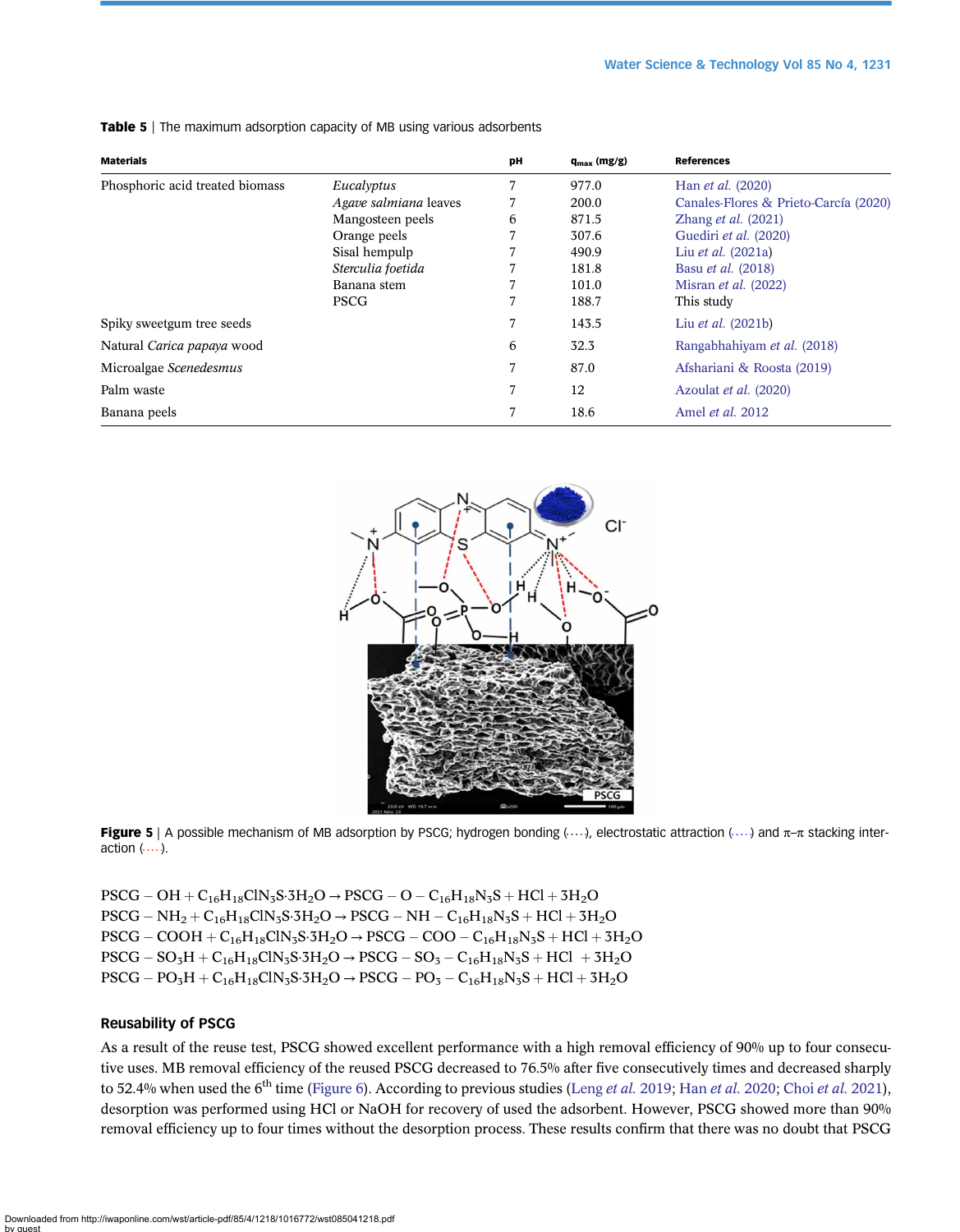<span id="page-14-0"></span>

Figure 6 | Reusability of PSCG adsorbent.

was a promising adsorbent for MB adsorption. Adsorbent reusability is an important factor in determining commercial viability for industrial applications. In addition, the availability of coffee grounds, an abundant lignocellulose-based biosorbent that is readily available everywhere, is another key factor in ensuring the continuity of PSCG production. Moreover, the modification method applied to production has the advantage that it is very simple.

# **CONCLUSIONS**

In this study, phosphorylated coffee grounds, a mass-produced waste was used to adsorb MB through various parameters in aqueous solution. The experimental results were analyzed by adsorption isotherms and adsorption kinetics, and the properties of adsorbents were used to explain the adsorption mechanism. After activation with phosphoric acid, PSCG had a mesopore range of 96.9%, confirming that the pore size of the adsorbent and the surface area of the adsorbent were overall increased. According to the results of EDS and pHpzc analysis, it was confirmed that acidic groups were strongly attached to the surface of PSCG. 1 g/L of PSCG adsorbent was able to remove 99% within 20 minutes, and the adsorption efficiency of MB for PSCG was 2.5–3.5 times higher than that of SCG, and it was confirmed that maximum adsorption was reached within a short time. The MB adsorption process in aqueous solution using PSCG was more suitable for the PSO and Langmuir models, and the adsorption process was closer to chemisorption than physical adsorption. The maximum MB adsorption capacity for PSCG according to the Langmuir model was 188.68 mg/g. As a result of the reuse test, PSCG showed excellent performance with a high removal efficiency of 90% up to four consecutive uses. FT-IR analysis showed that phosphorylation improved the number of carboxyl groups, and increased porosity and surface area of the adsorbent. In addition, the phosphoric acid group increased the exposure of anions on the surface by expanding the pore shape of the adsorbent, and as a result, the adsorption efficiency of MB, a cationic ion, for PSCG was improved.

# ACKNOWLEDGEMENTS

This study was supported by the Basic Science Research Program through the National Research Foundation (NRF) of Korea, funded by the Ministry of Education, Science and Technology (2021R111A305924311).

# DECLARATION OF COMPETING INTEREST

The authors declare that they have no conflicts of interest.

# STATEMENT OF INFORMED CONSENT, HUMAN/ANIMAL RIGHTS

No conflicts, informed consent, human or animal rights are applicable.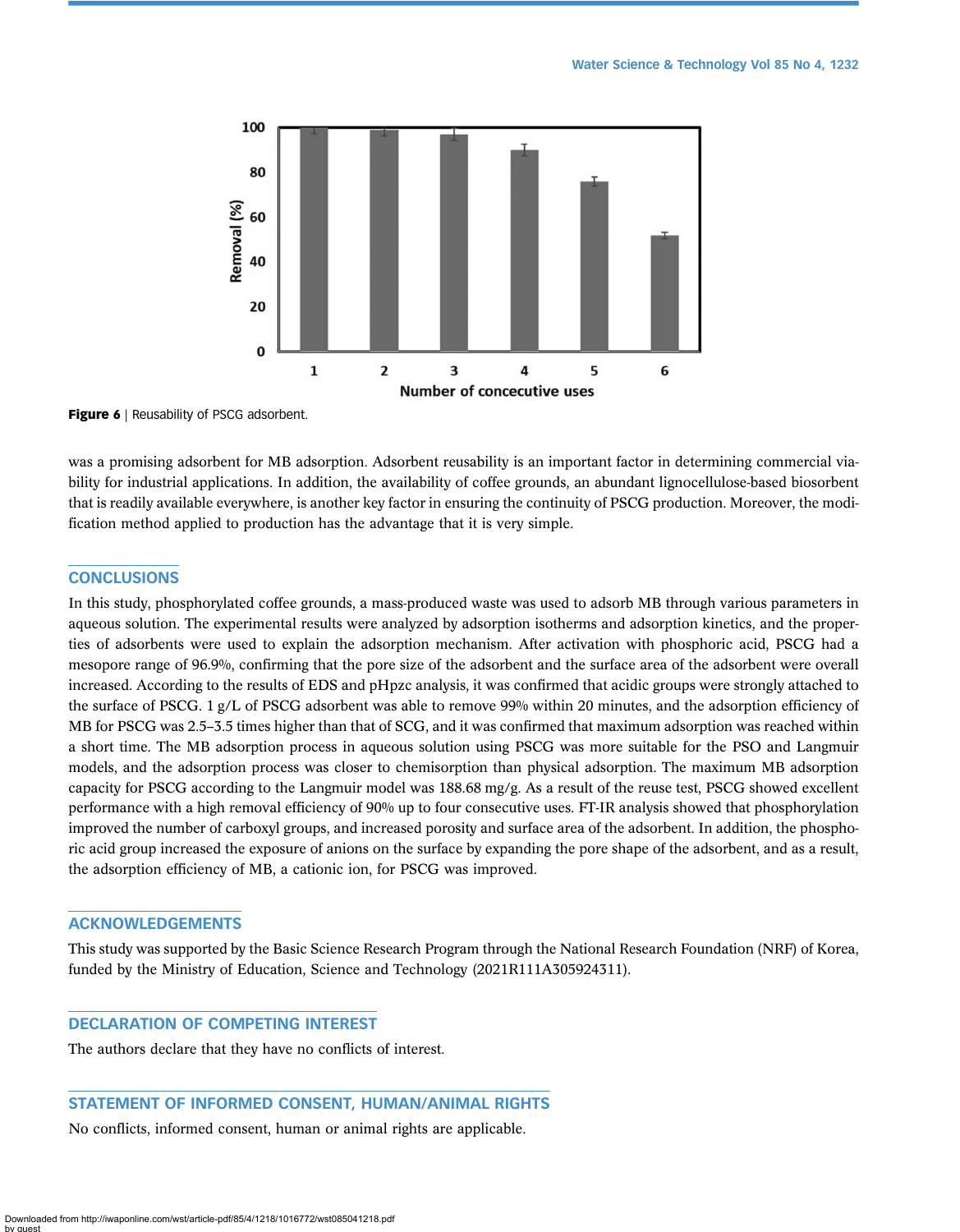# <span id="page-15-0"></span>DECLARATION OF AUTHOR CONTRIBUTIONS

All authors whose names are listed in this manuscript certify that they have participated sufficiently in this work to take public responsibility for the content, including participation in the concept, design, data, collection, analysis, writing, and revision of the manuscript.

# DATA AVAILABILITY STATEMENT

All relevant data are included in the paper or its Supplementary Information.

#### **REFERENCES**

- Afshariani, F. & Roosta, A. 2019 [Experimental study and mathematical modeling of bioadsorption of methylene blue from aqueous solution](http://dx.doi.org/10.1016/j.jclepro.2019.03.275) [in a packed bed of microalgae](http://dx.doi.org/10.1016/j.jclepro.2019.03.275) Scenedesmus. Journal of Cleaner Production 225, 133–142.
- Amel, K., Hassena, M. A. & Kerroum, D. 2012 [Isotherm and kinetics study of biosorption of cationic dye onto banana peels](http://dx.doi.org/10.1016/j.egypro.2012.05.208). Energy Procedia 19, 286–295.
- Arora, C., Soni, S., Sahu, S., Mittal, J., Kumar, P. & Bajpai, P. K. 2019 [Iron based metal organic framework for ef](http://dx.doi.org/10.1016/j.molliq.2019.04.012)ficient removal of methylene [blue dye from industrial waste.](http://dx.doi.org/10.1016/j.molliq.2019.04.012) Journal of Molecular Liquids 284, 343–352.
- Azoulat, K., Bencheikh, I., Moufti, A., Dahchour, A., Mabrouki, J. & El Hajjaji, S. 2020 [Comparative study between static and dynamic](http://dx.doi.org/10.1016/j.cdc.2020.100385)
- adsorption effi[ciency of dyes by the mixture of palm waste using the central composite design](http://dx.doi.org/10.1016/j.cdc.2020.100385). Chemical Data Collections 27, 100385. Basu, S., Ghosh, G. & Saha, S. 2018 [Adsorption characteristics of phosphoric acid induced activation of bio-carbon: equilibrium, kinetics,](http://dx.doi.org/10.1016/j.psep.2018.04.015) [thermodynamics and batch adsorber design](http://dx.doi.org/10.1016/j.psep.2018.04.015). Process Safety and Environmental Protection 117, 125-142.
- Canales-Flores, R. A. & Prieto-García, F. 2020 [Taguchi optimization for production of activated carbon from phosphoric acid impregnated](http://dx.doi.org/10.1016/j.diamond.2020.108027) [agricultural waste by microwave heating for the removal of methylene blue](http://dx.doi.org/10.1016/j.diamond.2020.108027). Diamond and Related Materials 109, 108027.
- Chen, W. H., Du, J. T., Lee, K. T., Ong, H. C., Park, Y. K. & Huang, C. C. 2021 [Pore volume upgrade of biochar from spent coffee grounds by](http://dx.doi.org/10.1016/j.chemosphere.2021.129999) [sodium bicarbonate during torrefaction](http://dx.doi.org/10.1016/j.chemosphere.2021.129999). Chemosphere 275, 129999.
- Choi, H. J. 2022 [Assessment of sulfonation in cornstalk for adsorption of metal-ions from seawater.](http://dx.doi.org/10.1007/s11814-021-0949-3) Korean Journal of Chemical Engineering 39 (1), 121–133.
- Choi, H. J. & Yu, S. W. 2018 [Application of novel hybrid bioadsorbent, tannin/chitosan/sericite, for the removal of Pb\(II\) toxic ions from](http://dx.doi.org/10.1007/s11814-018-0140-7) [aqueous solution](http://dx.doi.org/10.1007/s11814-018-0140-7). Korean Journal of Chemical Engineering 35 (11), 2198–2206.
- Choi, H. J. & Yu, S. W. 2019 [Biosorption of methylene blue from aqueous solution by agricultural bioadsorbent corncob](http://dx.doi.org/10.4491/eer.2018.107). Environmental Engineering Research 24 (1), 99–106.
- Choi, S. S., Choi, T. R. & Choi, H. J. 2021 Surface modification of phosphoric acid–activated carbon in spent coffee grounds to enhance Cu(II) adsorption from aqueous solutions. Applied Chemistry for Engineering 32 (5), 589–598.
- Elgarahy, A. M., Elwakeel, K. Z., Mohammad, S. H. & Elshoubaky, G. A. 2021 [A critical review of biosorption of dyes, heavy metals and](http://dx.doi.org/10.1016/j.clet.2021.100209) [metalloids from wastewater as an ef](http://dx.doi.org/10.1016/j.clet.2021.100209)ficient and green process. Cleaner Engineering and Technology 4, 100209.
- Gomora-Hernandez, J. C., del Carreno-de-Leon, M. C., Flores-Alamo, N., del Hernandez-Berriel, M. C. & Fernandez-Valverde, S. M. 2020 [Kinetic and thermodynamic study of corncob hydrolysis in phosphoric acid with a low yield of bacterial inhibitors.](http://dx.doi.org/10.1016/j.biombioe.2020.105830) Biomass and Bioenergy 143, 105830.
- Guediri, A., Bouguettoucha, A., Chebli, D., Chafai, N. & Amrane, A. 2020 [Molecular dynamic simulation and DFT computational studies on](http://dx.doi.org/10.1016/j.molstruc.2019.127290) [the adsorption performances of methylene blue in aqueous solutions by orange peel-modi](http://dx.doi.org/10.1016/j.molstruc.2019.127290)fied phosphoric acid. Journal of Molecular Structure 1202, 127290.
- Han, Q., Wang, J., Goodman, B. A., Xie, J. & Liu, Z. 2020 [High adsorption of methylene blue by activated carbon prepared from phosphoric](http://dx.doi.org/10.1016/j.powtec.2020.02.013) [acid treated eucalyptus residue.](http://dx.doi.org/10.1016/j.powtec.2020.02.013) Powder Technology 366, 239–248.
- Karami, K., Beram, S. M., Bayat, P., Siadatnasab, F. & Ramezanpour, A. 2022 [A novel nanohybrid based on metal](http://dx.doi.org/10.1016/j.molstruc.2021.131352)–organic framework [MIL101](http://dx.doi.org/10.1016/j.molstruc.2021.131352) – [Cr/PANI/Ag for the adsorption of cationic methylene blue dye from aqueous solution](http://dx.doi.org/10.1016/j.molstruc.2021.131352). Journal of Molecular Structure 1247, 131352.
- Khnifira, M., El Hamidi, S., Sadiq, M., Simsek, S., Kaya, S., Barka, N. & Abdennouri, M. 2022 [Adsorption mechanisms investigation of](http://dx.doi.org/10.1016/j.apsusc.2021.151381) [methylene blue on the \(001\) zeolite 4A surface in aqueous medium by computational approach and molecular dynamics.](http://dx.doi.org/10.1016/j.apsusc.2021.151381) Applied Surface Science 572, 151381.
- Kouzbour, S., Gourich, B., Gros, F., Vial, C., Allam, F. & Stirib, Y. 2019 [Comparative analysis of industrial processes for cadmium removal](http://dx.doi.org/10.1016/j.hydromet.2019.06.014) [from phosphoric acid: a review.](http://dx.doi.org/10.1016/j.hydromet.2019.06.014) Hydrometallurgy 188, 222-247.
- Kumar, N. & Kumar, R. 2022 Efficient adsorption of methylene blue on hybrid structural phase of moo<sub>3</sub> [nanostructures](http://dx.doi.org/10.1016/j.matchemphys.2021.125211). Materials Chemistry and Physics 275, 125211.
- Lee, S. Y. & Choi, H. J. 2021 Efficient adsorption of methylene blue from aqueous solution by sulfuric acid activated watermelon rind (Citrullus lanatus). Applied Chemistry for Engineering 32 (3), 348–356.
- Leng, X., Zhong, Y., Xu, D., Wang, X. & Yang, L. 2019 [Mechanism and kinetics study on removal of iron from phosphoric acid by cation](http://dx.doi.org/10.1016/j.cjche.2018.09.012) [exchange resin.](http://dx.doi.org/10.1016/j.cjche.2018.09.012) Chinese Journal of Chemical Engineering 27, 1050–1057.